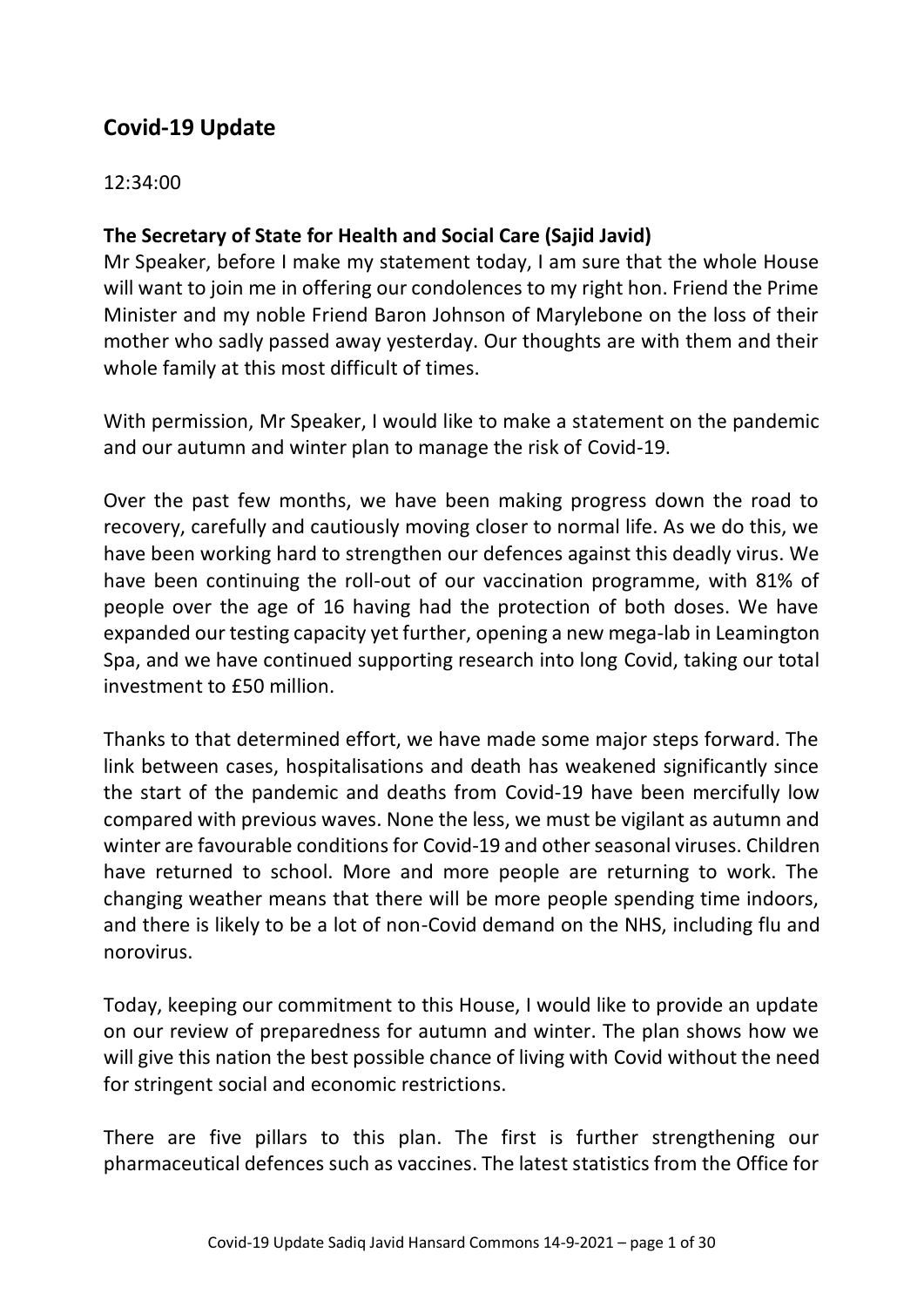National Statistics show that almost 99% of Covid-19 deaths in the first half of this year were people who had not received both doses of a Covid-19 vaccine. This shows the importance of our vaccination programme, and, by extending the programme further, we can protect even more people. Almost 6 million people over the age of 16 remain unvaccinated in the UK, and the more people there are who are unvaccinated the larger the holes in our collective defences. We will renew our efforts to maximise uptake among those who are eligible but who have not yet, for whatever reason, taken up the offer.

Next, we have been planning our booster doses, too. As with many other vaccines, there is evidence that the protection offered by Covid-19 vaccines reduces over time, particularly for older people who are at greater risk. Booster doses are an important way of keeping the virus under control for the long term.

This morning, we published the advice of the Joint Committee on Vaccination and Immunisation on a booster programme. It recommended that people who were vaccinated in phase 1—priority groups 1 to 9—should be offered a booster vaccine; that this vaccine should be offered no earlier than six months after the completion of the primary vaccine course; and that, as far as possible, the booster programme should be deployed in the same order as phase 1. I can confirm that I have accepted the JCVI's advice and that the NHS is preparing to offer booster doses from next week. The NHS will contact people at the right time and nobody needs to come forward at this point. This booster programme will protect the most vulnerable through the winter months and strengthen our wall of defence even further.

As well as that, we will be extending the offer of a Covid-19 vaccine to even more people, as the Minister for Covid-19 vaccine deployment announced yesterday in the House—thank you, Mr Speaker, for allowing him to make that statement yesterday. All young people aged 16 to 17 in England have already been offered a dose of a Covid-19 vaccine to give them the protection as they return to school. Yesterday, the UK's chief medical officers unanimously recommended making a universal offer of a first dose of a vaccine to people between the ages of 12 and 15. The Government have accepted that recommendation, too, and will move with urgency to put this into action. We are also seeing great advances in the use of antivirals and therapeutics. Several Covid-19 treatments are already available through the NHS and our antivirals taskforce is leading the search for breakthroughs in antivirals, which have so much more potential to offer.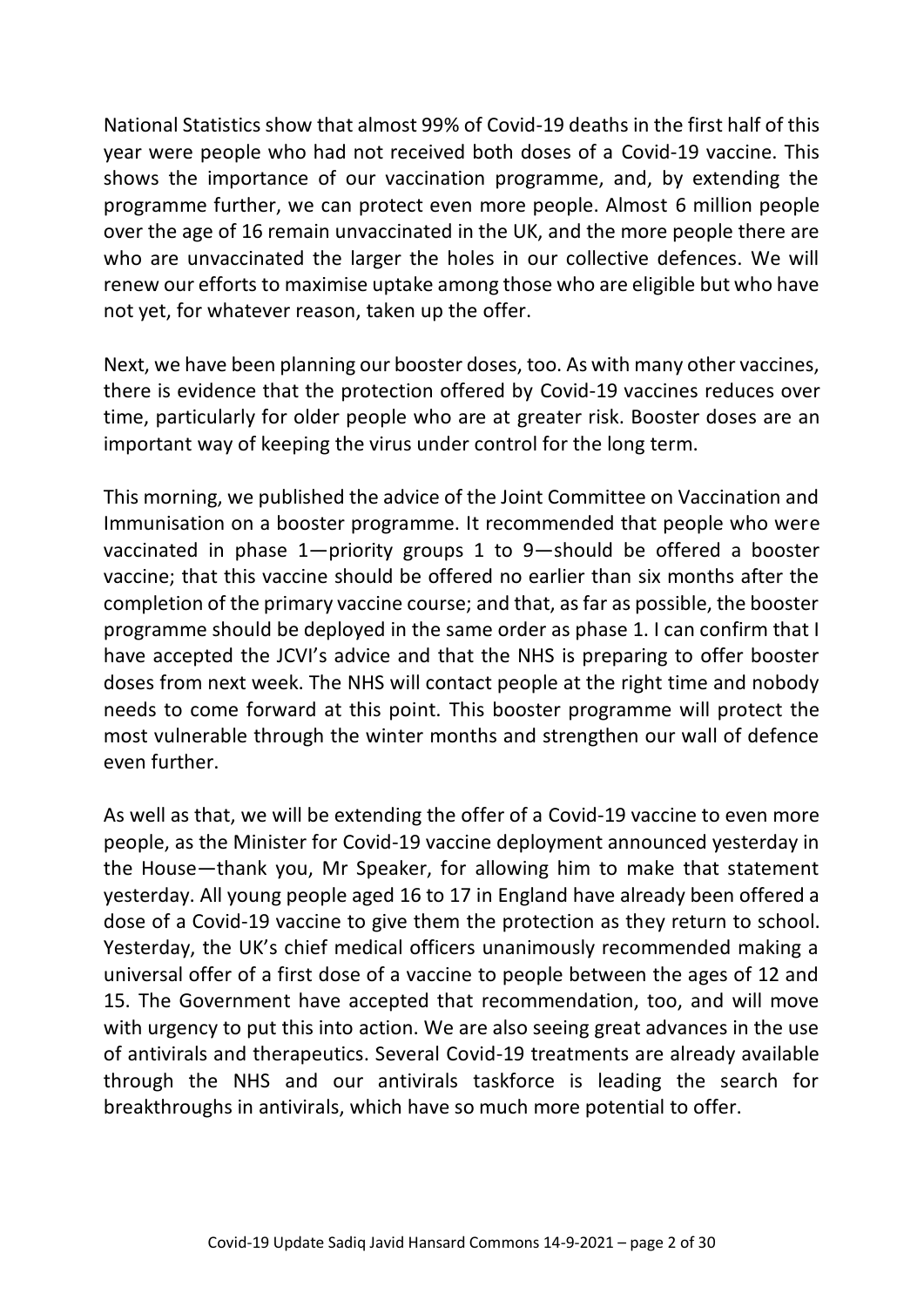Secondly, testing, tracing and self-isolation have been another vital defence. Over the autumn and winter, PCR testing for those with Covid-19 symptoms and contacts of confirmed cases will continue to be available free of charge. Regular asymptomatic testing, which currently identifies about a quarter of all reported cases, will also continue in the coming months, with a focus on those who are not fully vaccinated: perhaps those in education or other higher-risk settings. Contact tracing will continue through the NHS Test and Trace system. We do not want people to face hardship as they carry out their duty to self-isolate, so we will keep offering practical and financial support for those who are eligible and need assistance who are still required to self-isolate. We will review the regulations and support by the end of March 2022.

The third pillar is that we are supporting the NHS and social care. Last week, I announced a £5.4 billion injection for the NHS to support the Covid-19 response over the next six months, including £1 billion extra to tackle the elective backlog caused by Covid-19. We have also launched a consultation on protecting vulnerable patients by making Covid-19 and flu vaccinations a condition of deployment for frontline healthcare staff and wider social care workers in England. We are already making this a condition of employment in Care Quality Commission-registered adult care homes. Although we are keeping an open mind and will not be making a final decision until we fully consider the results of the consultation, it is highly likely that frontline NHS staff and those working in wider social care settings will also have to be vaccinated to protect those around them, and that this will be an important step in protecting those at greatest risk.

Fourthly, we will keep encouraging people to take steps to keep seasonal illnesses, including flu and Covid-19, at bay. The best step we can all take is to get vaccinations for Covid-19 and flu if we are eligible, so along with our Covid-19 vaccination programme the next few months will see the largest flu vaccination campaign that the country has ever seen. Our plan also sets out a number of changes that we can all make to our daily routines, such as: meeting outdoors where possible; trying to let in fresh air if we need to be indoors; and wearing a face mask in crowded and enclosed spaces where we come into contact with people who we do not normally meet.

Our fifth pillar is how we will look beyond our shores and pursue an international approach. Last week, I attended the G20 Health Ministers' Meeting, where I met counterparts from across the world and talked about the part that we will be playing to lead the global effort to accelerate access to vaccines, therapeutics and diagnostics. As we do this, we will maintain our strong defences at the border,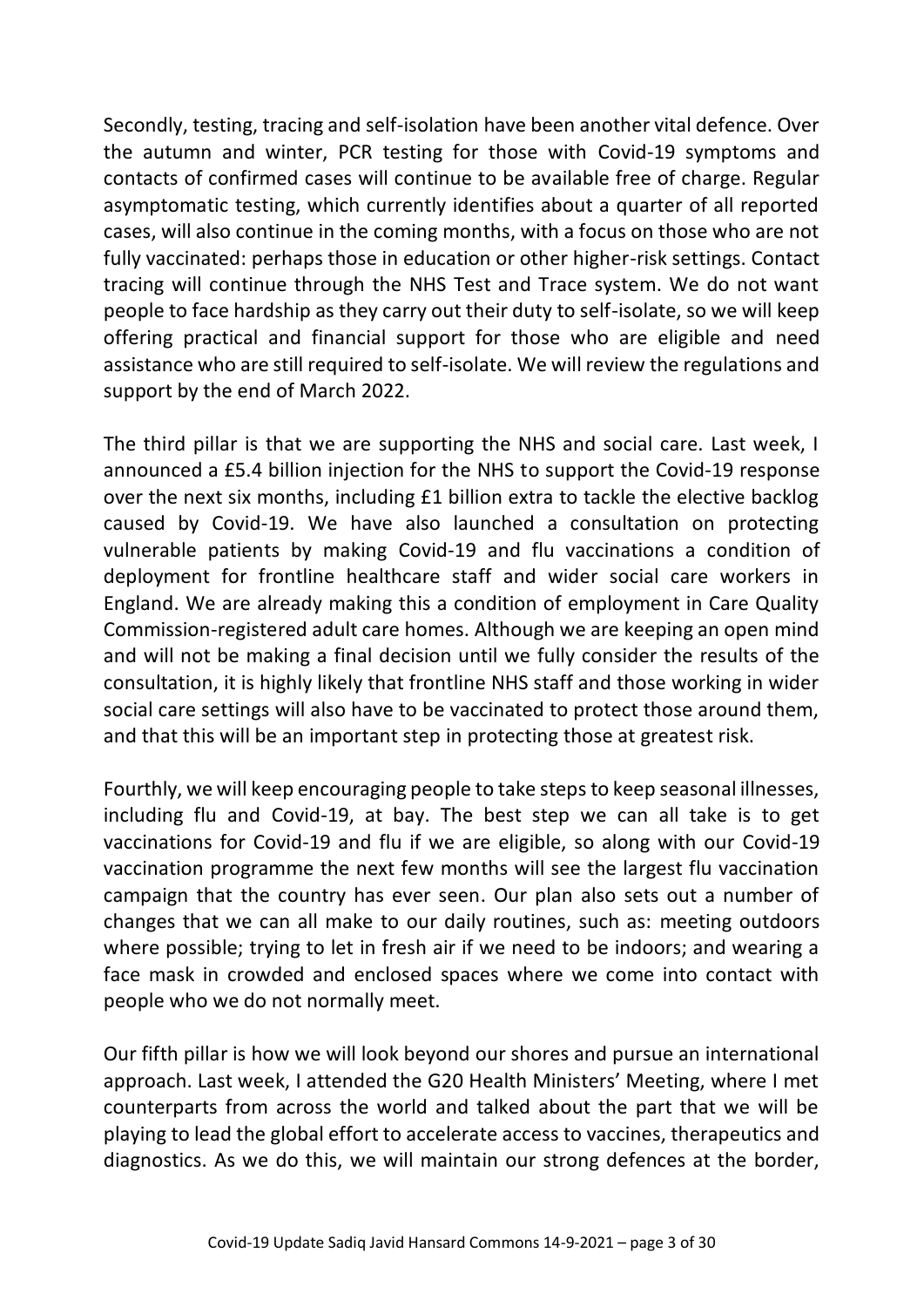allowing us to identify and respond to variants of concern. It is these defences, and the progress of vaccination campaigns both here and abroad, that have allowed us to manage the risks and to start carefully reopening international travel once again. We have already relaxed the rules for fully vaccinated travellers and I asked the Competition and Markets Authority to review the issue of exploitative behaviour in the private testing market. The review reported last week and I am looking into what further action we can take. On top of those measures, we will be publishing a new framework for international travel. My right hon. Friend the Transport Secretary will be announcing more details ahead of the formal review point on 1 October.

Thanks to the defences that we have built, we have been able to remove many of the regulations that have governed our daily lives—rules that were unprecedented yet necessary. Our plan shows how we will be removing more of these powers while maintaining those that are essential for our response. This includes expiring more of the powers in the Coronavirus Act 2020, such as the powers directing the temporary closure of educational institutions. The remaining provisions will be those that are critical to the Government's response to the pandemic—for example, ensuring that the NHS is properly resourced, and supporting statutory sick pay for those who are self-isolating.

The plan before the House today is our plan A—a comprehensive plan to steer this country through the autumn and winter. But we have seen how quickly this virus can adapt and change, so we have prepared a plan B of contingency measures, which we can call upon only if they are needed and supported by the data, to prevent unsustainable pressure on the NHS. These measures would be: communicating clearly and urgently to the public the need for caution; legally mandating face coverings in certain settings; and, while we are not going ahead with mandatory vaccine-only Covid status certification now, holding that power in reserve. As well as those three steps, we would consider a further measure of asking people to work from home if they can for a limited time if that is supported by the data. Any responsible Government must prepare for all eventualities. Although these measures are not an outcome that anyone wants, it is one that we need to be ready for just in case.

Ever since we published our road map to recovery seven months ago, we have been carefully but cautiously getting this nation closer to normal life. Now we have come so far and achieved so much, we must stay vigilant as we approach this critical chapter, so that we can protect the progress that we have all made together. I commend this statement to the House.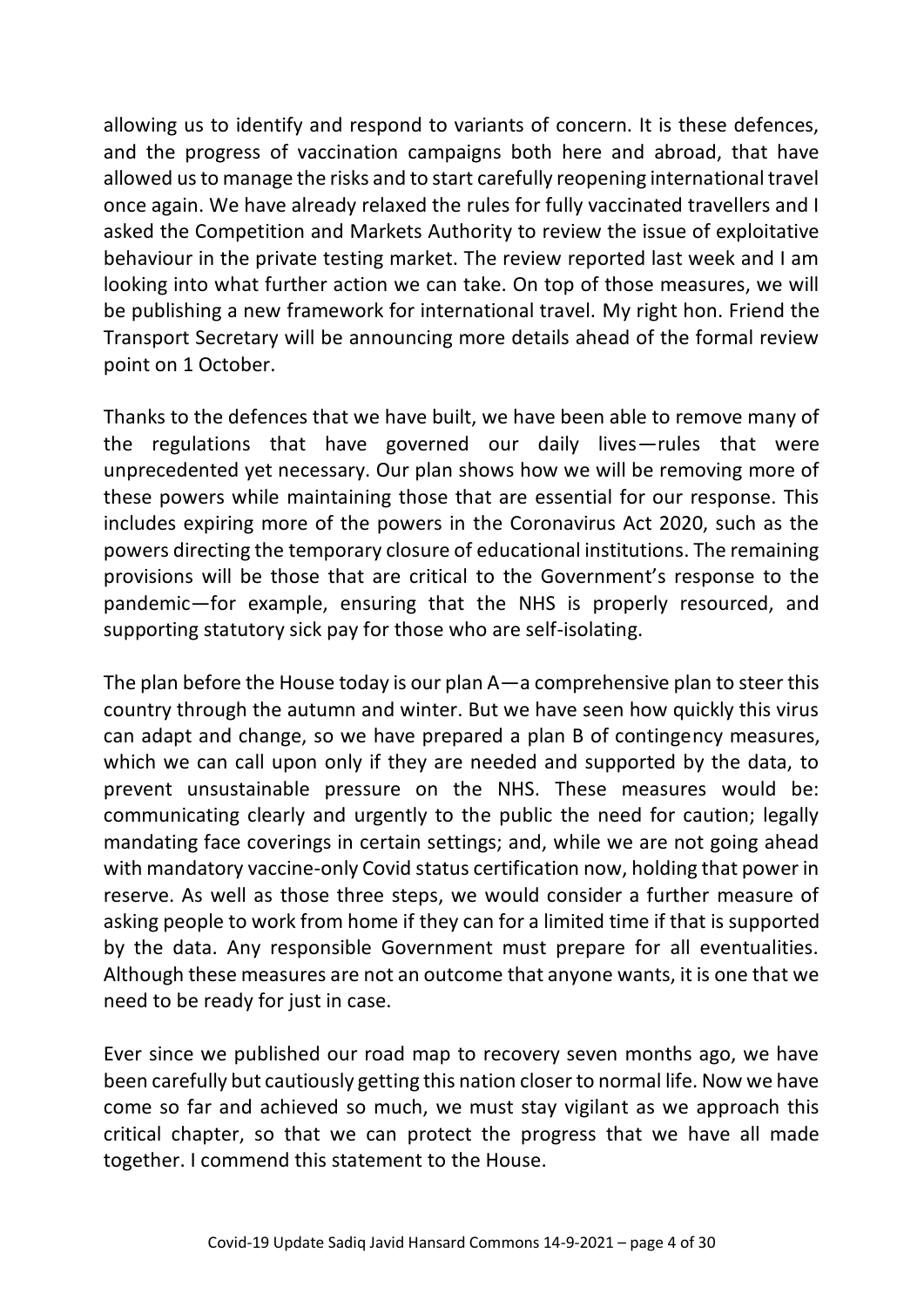12:46:00

## **Jonathan Ashworth (Leicester South) (Lab/Co-op)**

I thank the Secretary of State for advance sight of his statement. Like him, I want to send my condolences to the Prime Minister and the wider Johnson family at this difficult time.

Infection levels today are actually higher than they were at this time last year, so the test of the Secretary of State's plan A and plan B is whether we push infections down, minimise sickness and save lives, keep schools open, protect care homes, maintain access to all care in the national health service, and avoid a winter lockdown. He has talked about a plan B. Can he tell us what level of infection and hospitalisation would trigger plan B? Yesterday, Downing Street briefed about a lockdown as a last resort. What, then, is the first resort in combating the virus to avoid a winter lockdown? Will the Secretary of State rule out today local and regional lockdowns like we saw in my city of Leicester, in Bolton and in parts of West Yorkshire last year?

On vaccination, last night we had confirmation of a vaccine programme for children. We welcome and support that. The Secretary of State has now confirmed a booster jab as well. Again, we welcome and support that. But how will he boost vaccination in those areas of the country where vaccine take-up remains relatively low? For example, in Bradford, second doses are running at about 65%, in Wolverhampton at 65%, in Burnley at 69%, and in my own city of Leicester at 61%. What support will be made available to those areas, or others, so that they can boost vaccine take-up?

Vaccinating children is often justified, in my view wrongly, on the basis of its impact on adults and wider transmission. But children and young people would actually benefit further if vaccination rates were increased among adults. Among younger adults—25 to 30-year-olds—it is running at about 55% on a second dose, and among 30 to 35-year-olds at 68%. So what is the Secretary of State going to do to vaccinate more younger adults? What campaign is he going to run to get those vaccination rates up?

What is the plan for those who are immune-suppressed and have shielded throughout this crisis? For example, 1 million cancer patients cannot produce an immune response to vaccines. Will they be offered the prophylactic antibody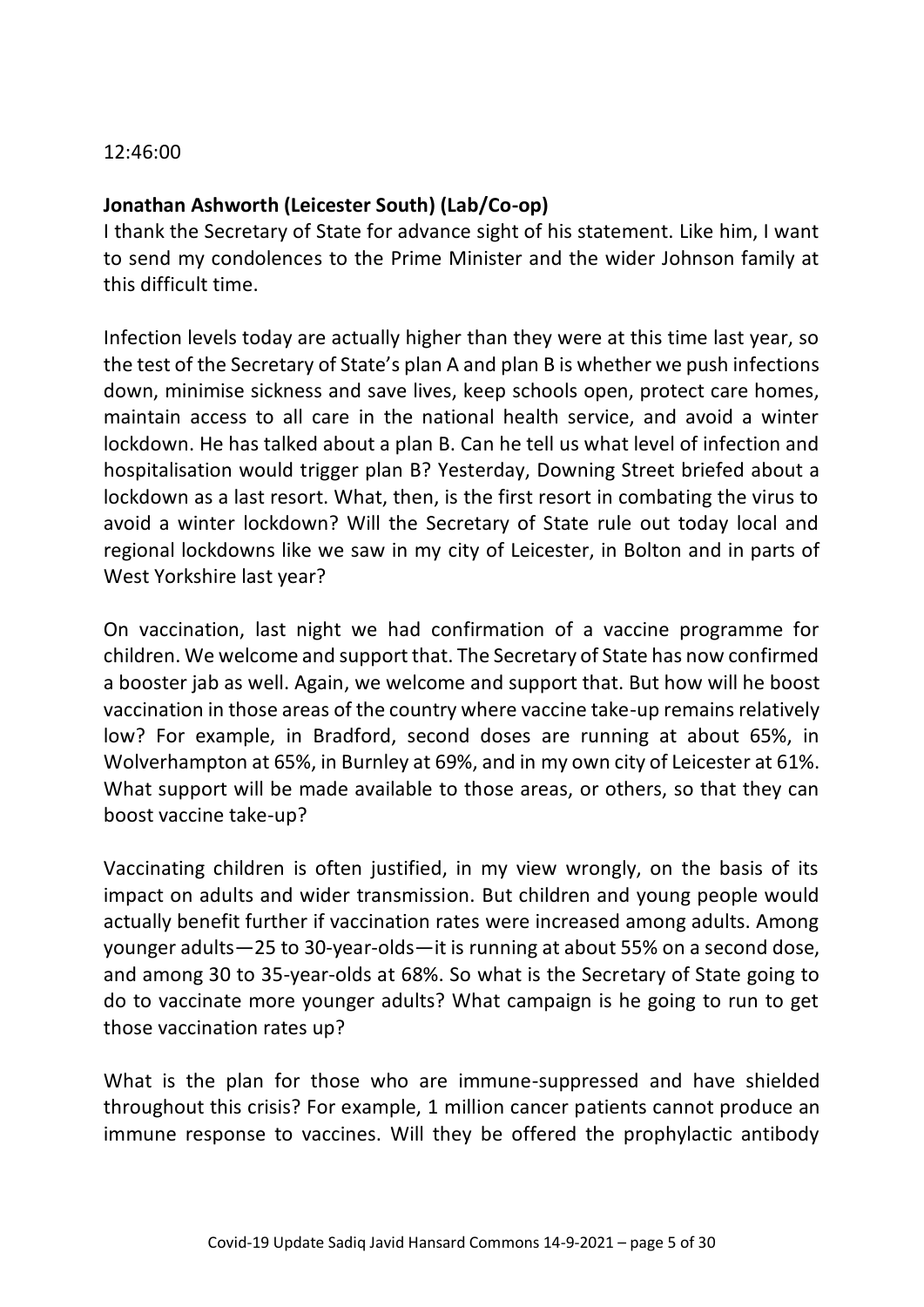treatments that are now available, or will they be expected to shield further throughout the winter?

The Secretary of State is right to raise flu and seasonal viruses, but he will know that the Australian flu season has been minimal. That is good for Australia, obviously, but it impacts the ability to collect samples to make an appropriate vaccine for the strain that might hit us. Is he confident of the effectiveness of the flu vaccine to match this year's strain?

On Test and Trace and wider diagnostics, we are likely to see more flu and RSV respiratory syncytial virus—and more common colds and coughs. These are viruses with overlapping symptoms to Covid, and an increasing range of symptoms is associated with Covid as well. Will he look at multiplex testing, which as well as diagnosing whether someone is Covid positive also diagnoses flu and RSV? The Academy of Medical Sciences has recommended this.

The Secretary of State said that PCR testing will continue free of charge through autumn and winter. I think that is the first time that a timeframe has been put on free PCR testing. Is he suggesting that we will move to a different system for PCR testing from next spring and summer, where perhaps people will be expected to pay for a test? Could he clarify the Government's thinking on testing next spring and summer and the rest of the year?

Isolation rules have changed, understandably, but we still need tracing systems. So will local authorities get the resources they need to do contact tracing? For those who need to isolate still, will local authorities have more money in their funds to pay isolation payments? We know that it is such a struggle for those who are low-paid, on zero-hours contracts and so on to isolate.

The Secretary of State has talked about mask wearing and working from home, but he has not talked about ventilation so much. We know that the virus is airborne. We know that workplaces have legal standards about the quantity of fresh air and purified air that is appropriate, so what will he do to drive up ventilation in workplaces and to support public buildings to install the relevant air purification kits, so that people are not effectively breathing in contaminated air?

The Secretary of State did not mention social care. One of the most devastating consequences of failing to protect care homes or to put that protective ring around them was the tragic number of deaths in care homes. The infection control fund ends on 30 September for social care. Will it be extended?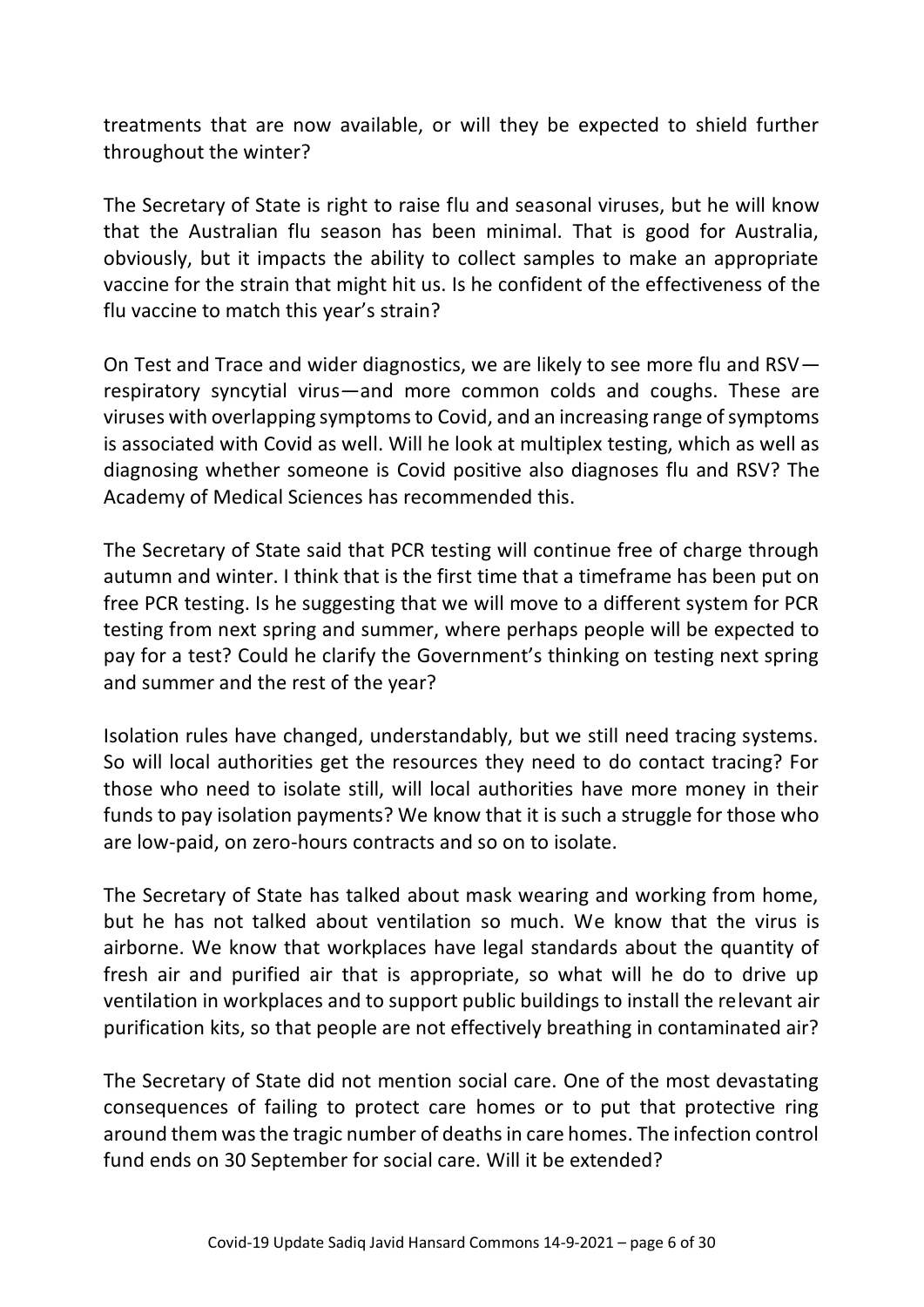On vaccine passports, will the Secretary of State clarify what exactly the Government's position is now? What are the Government actually proposing? What will they ask the House to decide? On Sky, he said he was not ruling vaccine passports out. On the BBC, he said he was ruling the idea out. He is now saying they will keep it in reserve. Yesterday, Downing Street said that vaccine passports are a "first-line defence" against a winter wave. What exactly is the position? Rather than zig-zagging all over the place on vaccine passports, can we just get clarity and can the House make a final decision on whether or not we think they are an appropriate intervention?

## **Sajid Javid**

The right hon. Gentleman asked a number of questions, so I will quickly plough through them. We have made clear that plan A is absolutely our focus. It is the situation we are in. Vaccines remain a critical part of it, as do testing and surveillance. I thank him for his support for our vaccine programme, including his comments yesterday. He also asked me about plan B. It is absolutely right that the Government have a contingency plan, and the trigger, so to speak, for plan B, as I mentioned in my statement, would be to look carefully at the pressures on the NHS. If at any point we deemed them to be unsustainable—if there was a significant rise in hospitalisations and we thought it was unsustainable—we would look carefully at whether we needed to take any of those plan B measures. That would be informed by the data, and of course we would come to the House at the time and make the appropriate response.

It is really important to emphasise, as we cannot do enough, the importance of vaccines. We now know from data just yesterday from the Office for National Statistics that, in the first half of this year, 99% of those who died from Covid-19 sadly were not vaccinated. That highlights the importance of vaccination.

The right hon. Gentleman asked about people who are immuno-suppressed. He will see that we set out more details on that in the plan we have published today, including treatments that either are currently available or may soon be available. I have mentioned the antivirals taskforce, which is doing great work. There are a number of possible new treatments, and it is something in which the UK is very engaged. He will know that, for those immuno-suppressed people who can take the vaccine, just last week, we announced a third dose as part of the primary treatment. That again is a reminder of the action we are taking. Our advisers are constantly looking to see what more we can do.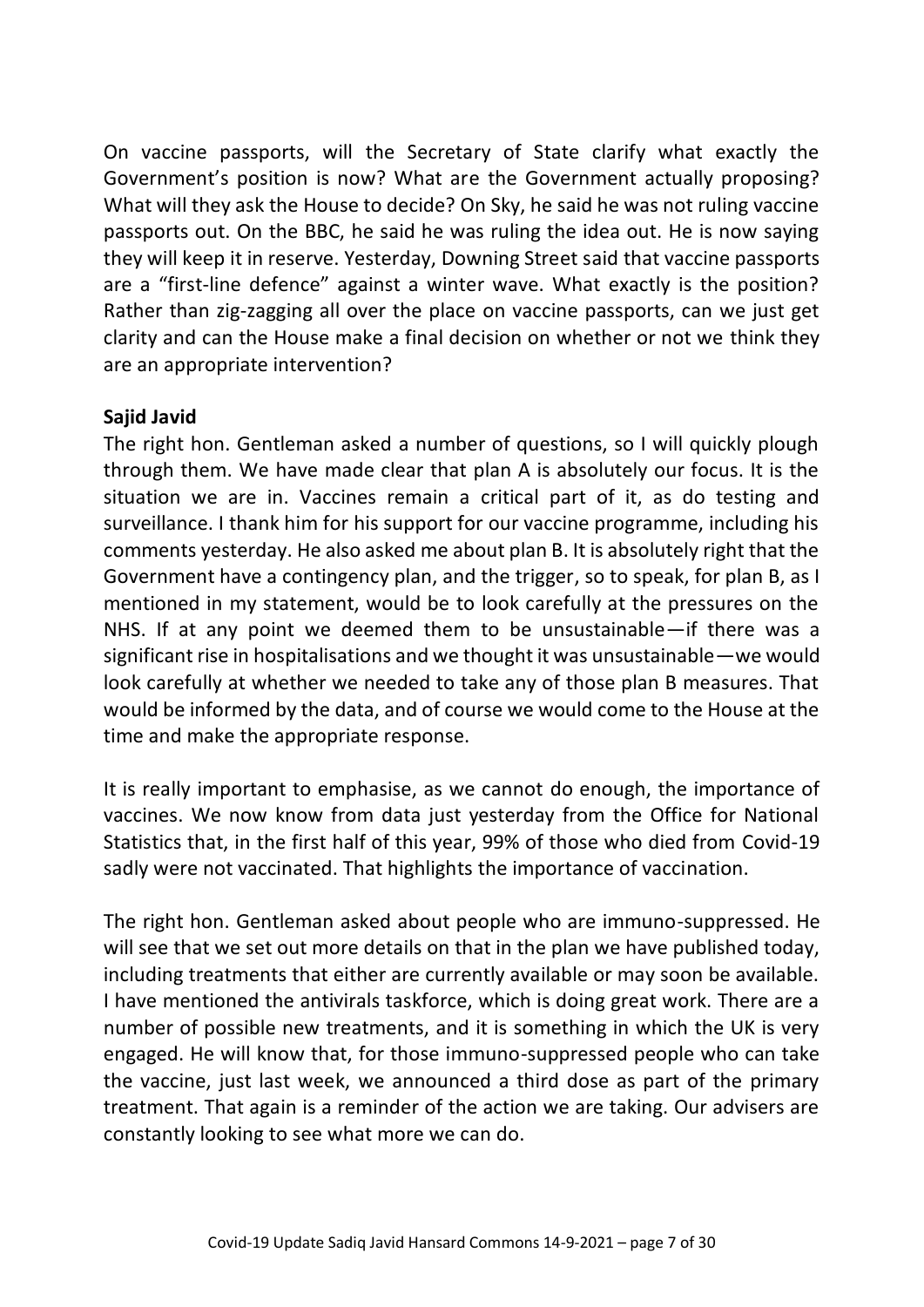The right hon. Gentleman asked about the flu risk. It is a significant risk this year, not least because, for reasons we are all familiar with, there was not much flu last year. There is a lot less natural immunity around in our communities, and the flu vaccine, which is being deployed not only in the UK, but across Europe, has less efficacy than normal, but it is still effective and a worthwhile vaccine, and that is why we will be trying to maximise uptake with the biggest roll-out programme and communications programme that this country has ever seen for the flu vaccine.

On diagnosis, the right hon. Gentleman made a good point, and it is something that we are looking at with Covid and flu jointly. On testing arrangements, I think I have set them out clearly in the statement. We have no plans to change the current arrangements, but of course we keep that constantly under review. However, as long as those tests are needed available free for the public, that will be the case. But as I say we will keep that under review.

In terms of infection control in social care settings, a substantial amount of funding is available. We have already made available for this financial year some £34 billion of funding in total for the NHS and the care system for a lot of these extra measures. That is a huge amount of funding. Much of it is going to essential work, such as infection control, and we will ensure that what is needed is there.

The right hon. Gentleman's last question was about vaccine certification. I think I have made the Government's position clear. It is not something we are implementing. We are not going ahead with any plans for that. For any Government to do something like that, it would be such a big decision, and it would have to be backed up by the evidence and the data. That evidence is not there, and I hope that we will never be in the situation that it is. To keep it in reserve is the right thing to do.

## **Jeremy Hunt (South West Surrey) (Con)**

I welcome this announcement, particularly on boosters. Yesterday, I asked the Minister for Covid Vaccine Deployment, my hon. Friend the Member for Stratfordon-Avon (Nadhim Zahawi), when we would hear about boosters. Just 15 hours later, the Secretary of State is making a statement. It is almost as if the Government are listening, and it is very good news. Nowhere wants to get back to normal more quickly than the NHS itself.

Will the Secretary of State commit that the backlog in mental health treatment will be treated every bit as seriously as the backlog in physical health? In particular, will he commit that the NHS and the Government will continue to adhere to the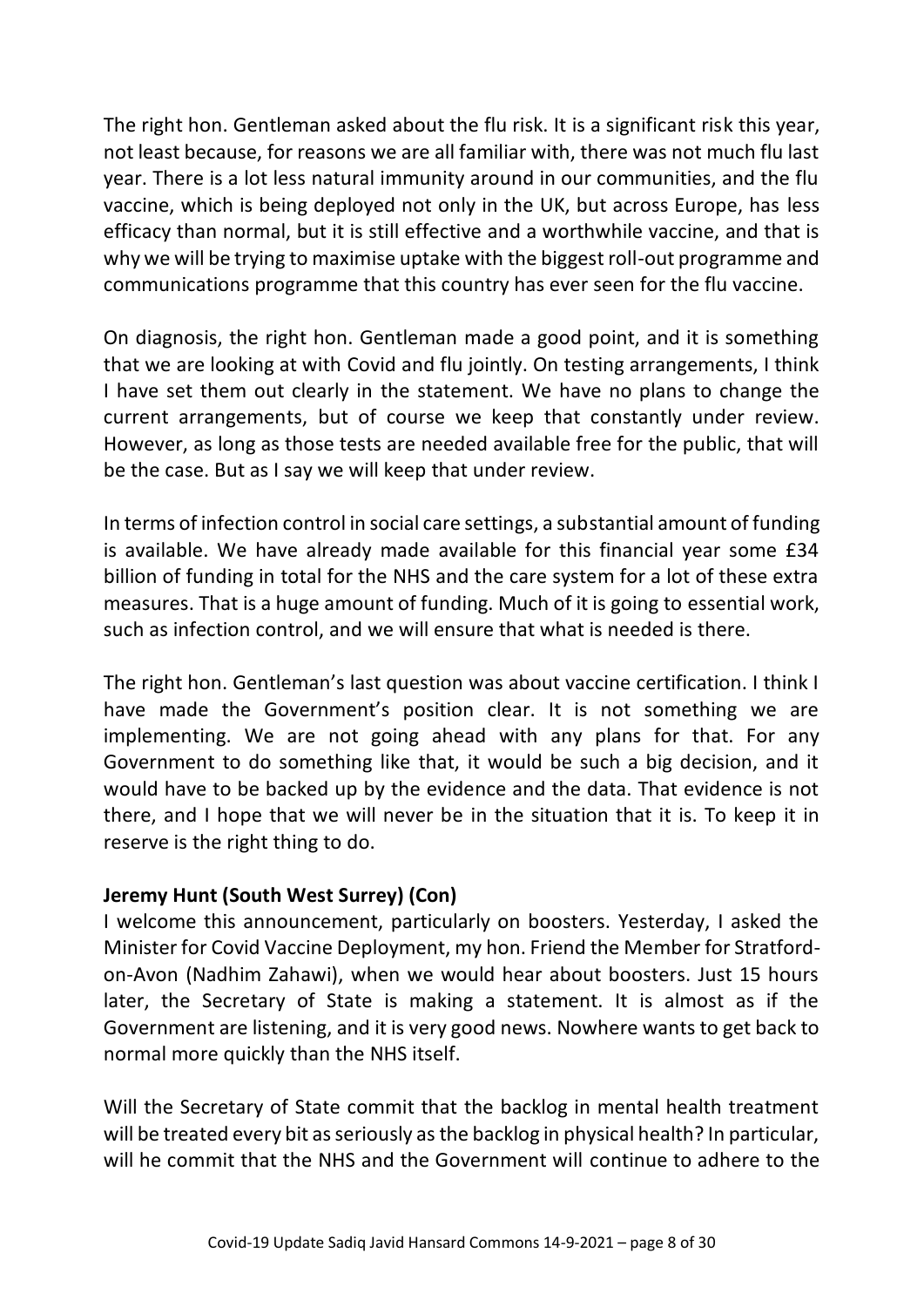mental health investment standard, which says that mental health spending will increase at a higher rate than overall NHS spending, particularly when it comes to the extra money coming from the levy? Parity of esteem is supported by all parts of the House and legislated for in this House. There is a lot of worry in the mental health world that the money from the levy will not reflect the needs of the mental health backlog.

# **Sajid Javid**

First, I always listen to the former Health Secretary. He always has some good advice, and I am pleased that he thinks the Government are moving quickly. He is absolutely right to raise the backlog in mental health. The Government are absolutely committed to parity of esteem. That is not just in law, but in our manifesto. I take this opportunity to reassure everyone who is particularly concerned and who may have raised this issue with my right hon. Friend that that commitment remains. The new funding that will go in over the next three years to help to deal with the backlog absolutely includes mental health funding.

# **Martyn Day (Linlithgow and East Falkirk) (SNP)**

I start by extending my condolences and those of my party to the Prime Minister on his family bereavement. I am also grateful to the Secretary of State for advance sight of his statement, and I echo his call for vigilance and the importance of getting vaccinated. Covid data has shown how few deaths between January and July were among the fully vaccinated and clearly demonstrates the effect of vaccines in driving down deaths, which is a message we all have to take home to our constituencies.

With winter approaching and more favourable conditions for the transmission of the virus, it is welcome that we are extending vaccines to our younger citizens. The news on booster vaccines is also welcome. However, what more does the Secretary of State think can be done to encourage the million people over the age of 60 who have not yet been double-vaccinated to become so? The winter will be a difficult time for many in the UK, with the annual flu wave potentially coinciding with another Covid wave. The disruption that that will entail will come immediately after the end of furlough and the universal credit uplift, and at a time of rising fuel bills. Why are the UK Government insisting on ending two of the key measures supporting people through the pandemic shortly before a potentially difficult winter for millions? It is essential that self-isolation remains affordable.

Finally, the UK Government have cancelled the contract with vaccine company Valneva, which was set to produce vaccines for the UK in Scotland, at its Livingston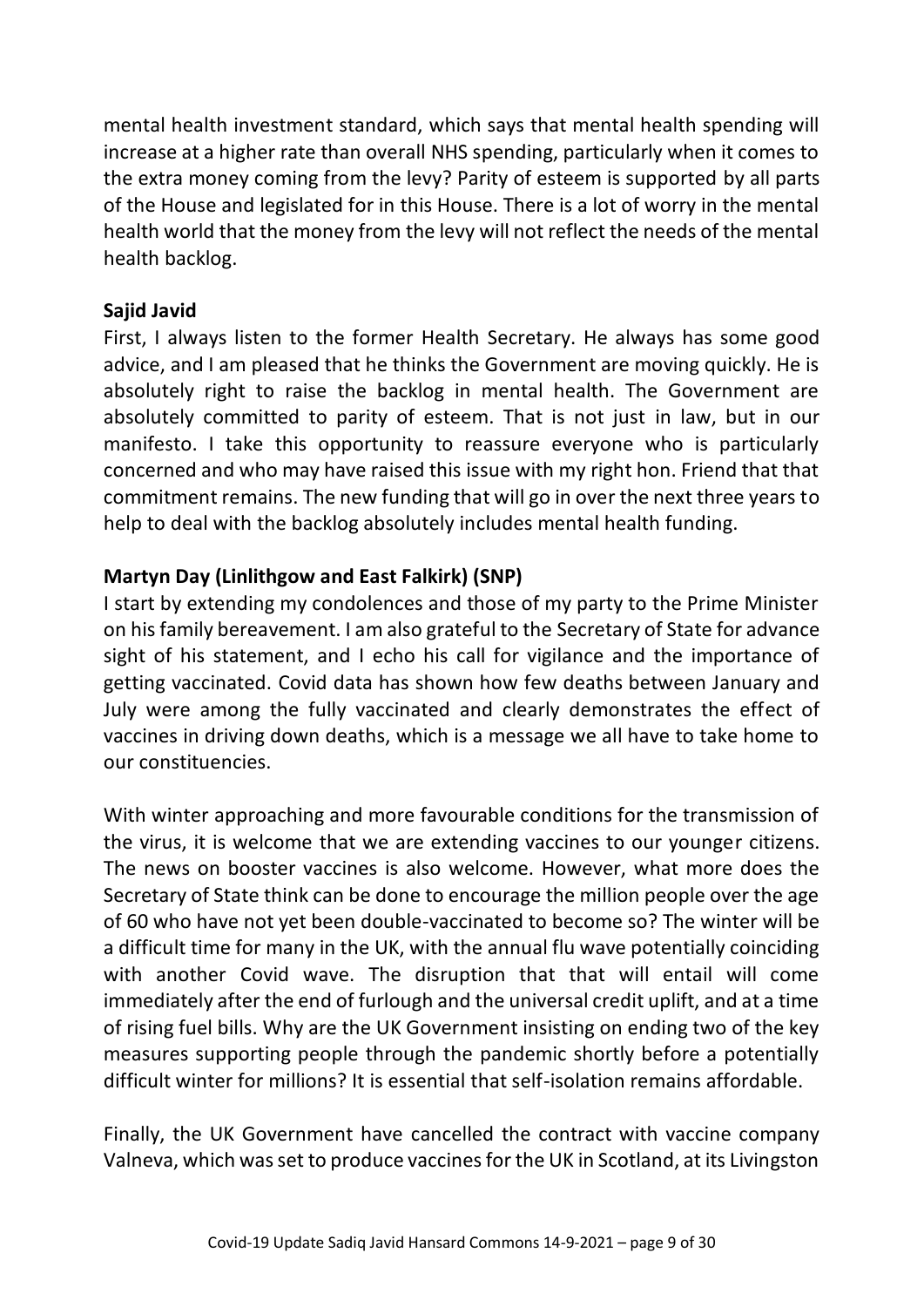facility. Those on these Benches would be very grateful if the Secretary of State could provide an explanation of why the deal was cancelled before the trials were even completed, threatening jobs in Scotland.

#### **Sajid Javid**

I thank the hon. Gentleman for again raising the importance of vaccines. I agree wholeheartedly with what he said about that, and he is right to think about what more can be done to encourage people, and particularly older people—over 60s throughout the UK to take up the offer. A number of things are being done both here in England and in Scotland to focus on that, including making greater use of family GPs and taking the time necessary to allay hesitant people's concerns, allowing them to speak to the clinicians to whom they want access to give them that comfort. That work will continue, and we are constantly looking for new and perhaps even better ways to do that.

On universal credit, it was made clear when the Government announced the increase that it was temporary. As it is temporary, it has to come to an end at some point, and the time for that is now. As our economy has—thankfully started to reopen, job availability is increasing and economic growth has come back, and this is the right time to do that. However, as I said earlier, we must continue to provide the necessary financial support such as that for those who are self-isolating.

Lastly, the hon. Gentleman asked about Valneva. I should be careful what I say as there is a commercial contract, but it might help him to know that I have been in touch with the Health Minister in Scotland, who is fully aware of the situation. We remain in dialogue.

## **Esther McVey (Tatton) (Con)**

Given that figures sent to me by the Secretary of State's Department show that since the pandemic the number of hospital beds has fallen by more than 6,000, will he assure me that proper additional capacity will be built back into the NHS as part of his plan rather than resorting to hugely damaging lockdowns and restrictions?

## **Sajid Javid**

My right hon. Friend is right to raise the importance of capacity in the NHS. She will know that the reason for the fall in capacity in the first place was to control the spread of the virus and ensure that those in hospital, who are naturally vulnerable in any case, are protected. Hospitals currently have what are referred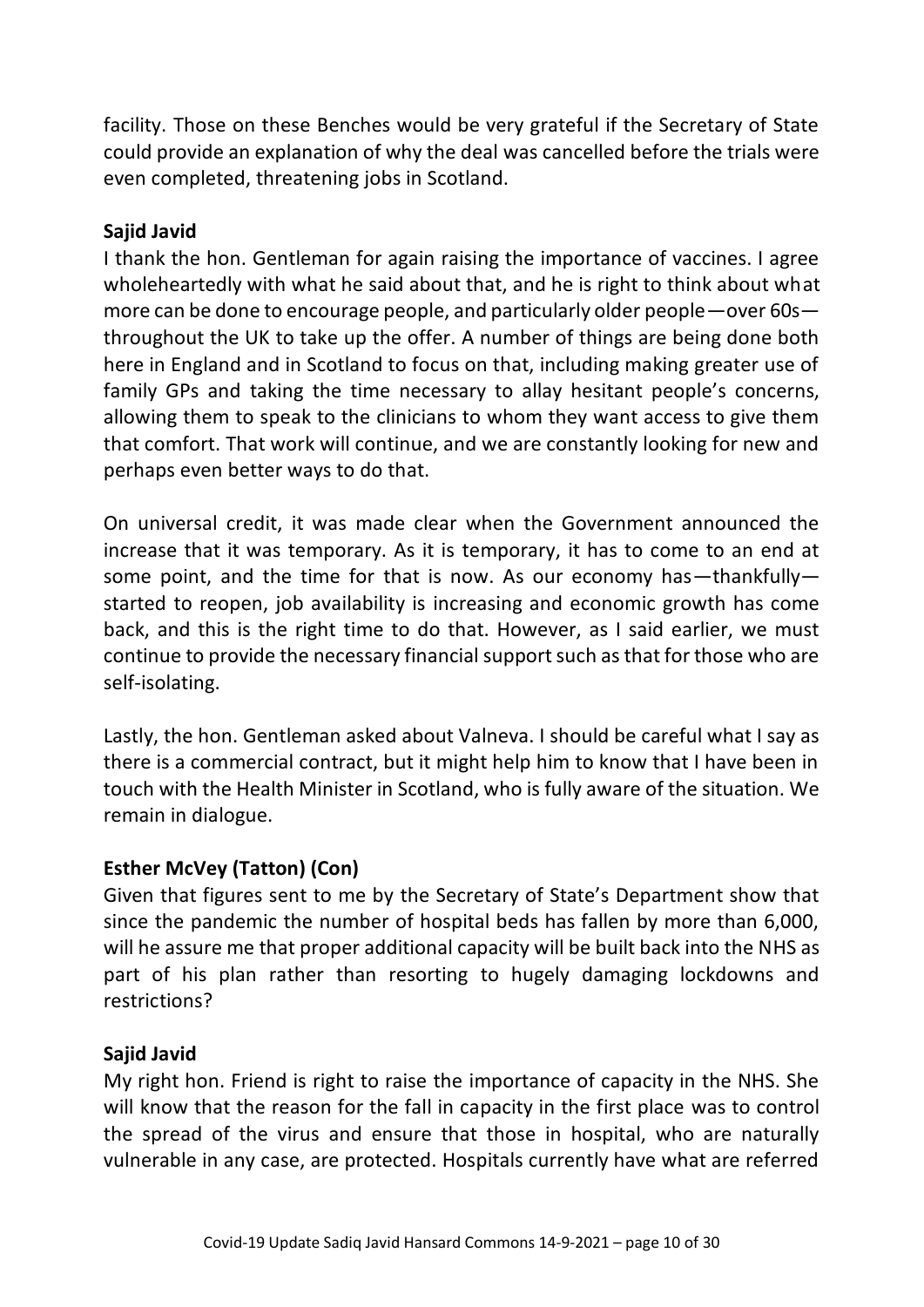to as green channels and red channels to try to segregate those who have the virus from those who do not. I assure her that the NHS keeps that under review and would like to get rid of the segregation as soon as possible. When it does, that will increase capacity.

## **Vicky Foxcroft (Lewisham, Deptford) (Lab)**

What are the Secretary of State's plans for communications with immunecompromised people who do not yet know how effective the vaccine is for them? As my right hon. Friend the Member for Leicester South (Jonathan Ashworth) said, the group accounts for 13.1% of deaths within the fully vaccinated population despite making up less than 1% of the general population. Does he agree that we should be advising them not to return to unsafe workplaces until we know more?

## **Sajid Javid**

The hon. Lady is right to raise this important issue. Throughout the pandemic we have offered advice for those who are immunocompromised and given guidance through clinicians working with the NHS, and that is constantly updated as the nature of the Covid threat is constantly changing. As I said a moment ago, we got clear advice that for certain people who are immunocompromised but can take the vaccine—I think it affects about 500,000 people—the antibody response from two doses was not enough and there should be a third dose as part of a primary course. We accepted that advice and acted on it immediately. We will continue to keep that under review and do whatever we can.

## **Sir Graham Brady (Altrincham and Sale West) (Con)**

I welcome the Government's rethink on vaccine passports and hope that it presages a move to trusting people more to make decisions for themselves. The Secretary of State will know about the evidence that people who returned from green list and amber list countries over the summer had a lower level of Covid than those who stayed here. Does he accept that that makes a powerful case for getting rid of the day 2 PCR test for people returning from those countries?

## **Sajid Javid**

My hon. Friend is right to raise that point. That is why we have kept our travel rules relating to Covid constantly under review. He may have heard that I referred in my statement to a set of changes that we are looking to make, and my right hon. Friend the Transport Secretary will bring those changes to the House as soon as he possibly can.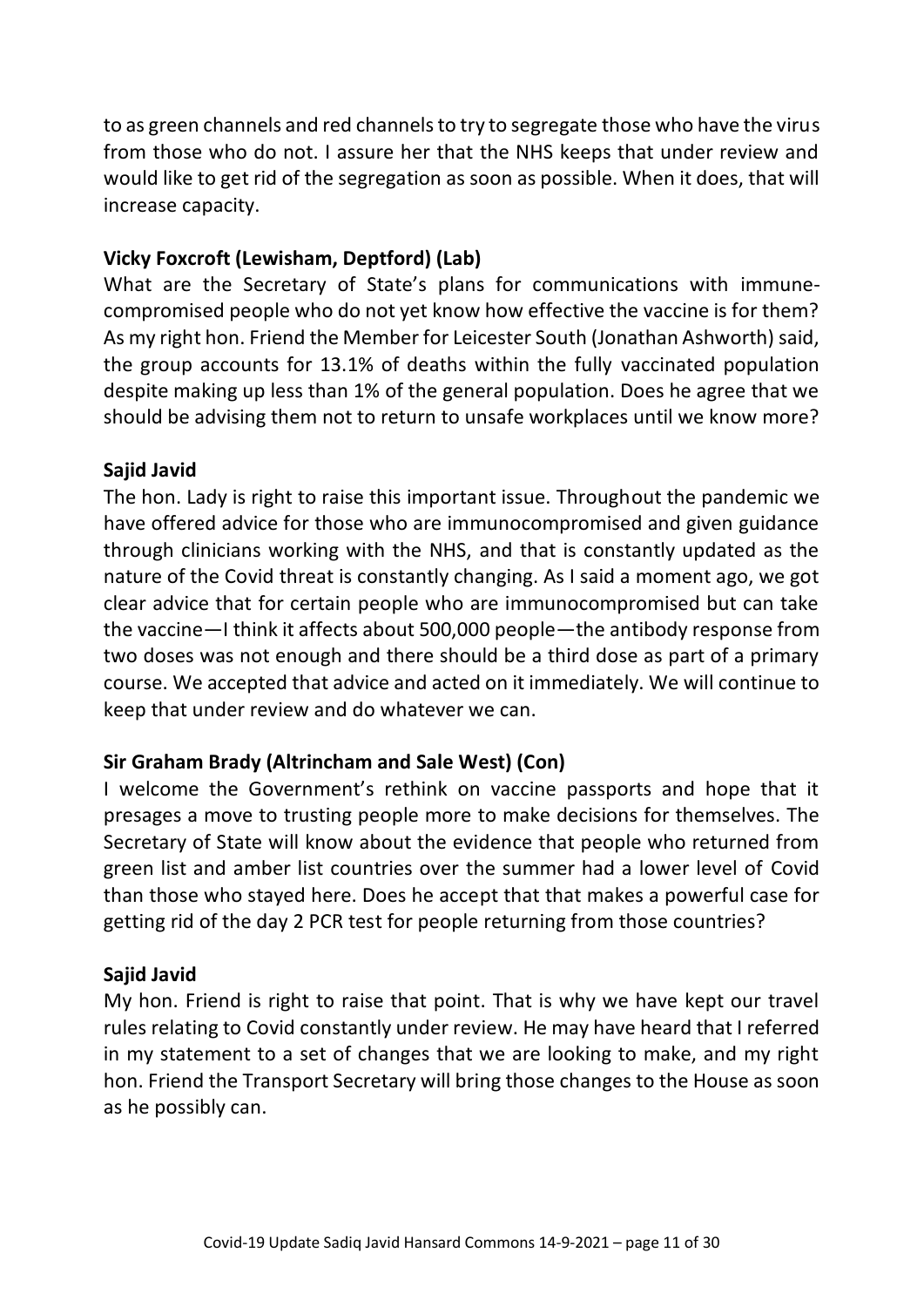# **Ms Diane Abbott (Hackney North and Stoke Newington) (Lab)**

The Secretary of State is quite correctly urging people to get vaccinated. He will be aware that, sadly, certain ethnic minorities have relatively low vaccine take-up, and we see that in my borough of Hackney. Has he considered anything that the Government could do nationally to support outreach to ethnic minority communities?

## **Sajid Javid**

The right hon. Lady makes an important point. We want everyone to take up the offer of a vaccine, and she is right to point out the disparity in take-up in certain communities. The good news is that—I think partly as a response to Government action and especially because of the fantastic people I have come across in London working for Public Health England, who have worked with and reached out to communities to increase uptake—we saw a significant increase in uptake over the summer in the communities to which she referred. That work continues, and it remains a priority.

# **Robert Halfon (Harlow) (Con)**

I welcome the booster programme for the vulnerable as set out by my right hon. Friend, but may I ask him about the vexed issue of parental consent? The NHS website states that it would rarely be appropriate or safe for a child to consent without parents' involvement and that a parent's consent must be sought before vaccination. Will he confirm whether the intention is to follow that advice? If not, on what legal basis has that decision been made? The Gillick competence and later case law was intended for a far narrower set of circumstances than a mass rollout of treatment to otherwise healthy children. If he is to make that decision, there must be parental consent to ensure credibility in the system.

## **Sajid Javid**

I reassure my right hon. Friend that, first, the legal basis that we are following for vaccinations, and for child vaccinations in particular, has been set out since the 1980s and applied by successive Governments for all child vaccinations. The Covid-19 vaccine offer will work no differently from the processes currently deployed. That requires, in the first instance, parents to be asked for their consent.

I am told by the school-age immunisation service—the specialists in the school system who work on child vaccination—that there is no dispute between what a child and the parent decide in the vast majority of cases; it works normally. Where there is a difference of opinion between the parent and the child, the service will bring both parties together to try to reach consensus, and only in the rare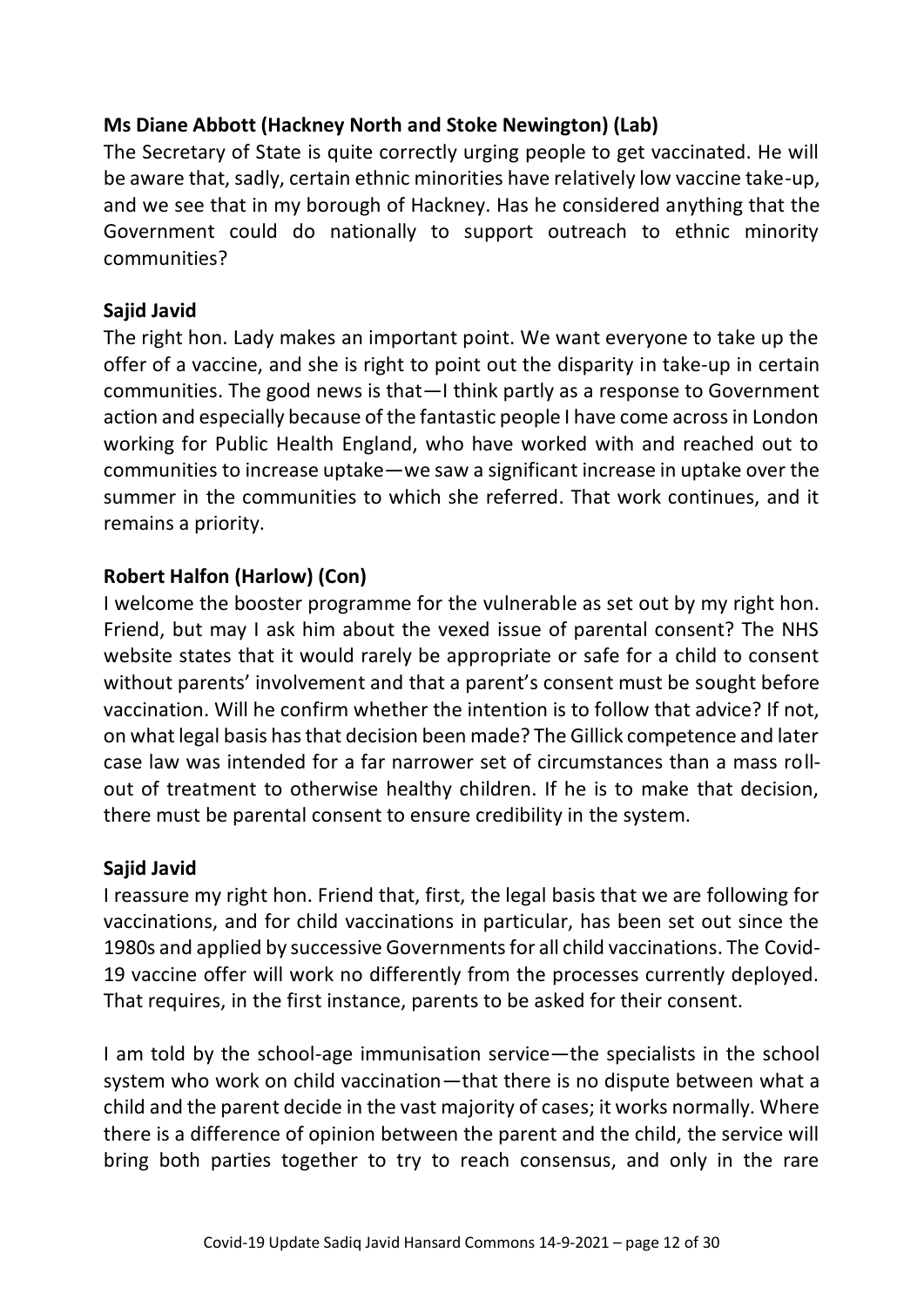situations where they cannot reach consensus is it determined through the Gillick competence whether the child in question is competent enough to make decisions regarding their own health. I am told that, in general, the older the child, the more likely there is to be a decision that they are competent enough, but I stress that this process has been followed for decades under successive Governments and we will not be changing it.

# **Clive Efford (Eltham) (Lab)**

We know that the ring of protection that the Government spoke of last year was non-existent and left many vulnerable adults in social care exposed to infection. Will the Secretary of State therefore say what specific resources will be made available for care homes this winter to ensure that they have the staffing levels they need and to prevent the devastating infection rates we saw last year?

# **Sajid Javid**

This year, we have already planned to spend an additional £34 billion on both the NHS and care homes, helping to pay for additional measures such as infection controls and some additional staffing costs. We keep that under constant review.

# **Angela Richardson (Guildford) (Con)**

I echo the comments my constituency neighbour and the Chair of the Health Committee, my right hon. Friend the Member for South West Surrey (Jeremy Hunt) made in raising concerns about mental health. I am dealing at the moment with a constituent who has been sectioned under the Mental Health Act, but there were no beds in Surrey and she has had to be moved to Kent. Would my right hon. Friend the Secretary of State look at increasing capacity in the most severe cases so that families do not have to undertake such a journey in what is already a difficult set of circumstances for them?

# **Sajid Javid**

My hon. Friend is right to raise that. It is a very difficult situation, as of course I think everyone in this House understands. It is one of the reasons we are increasing capacity—there is new funding and support—and it remains a priority.

# **Munira Wilson (Twickenham) (LD)**

Could I start by extending my condolences and, on behalf of my party, those of my right hon. and hon. Friends to the Prime Minister and his family today?

Children and young people have done everything that has been asked of them through this pandemic, as have their parents, yet children have paid a high price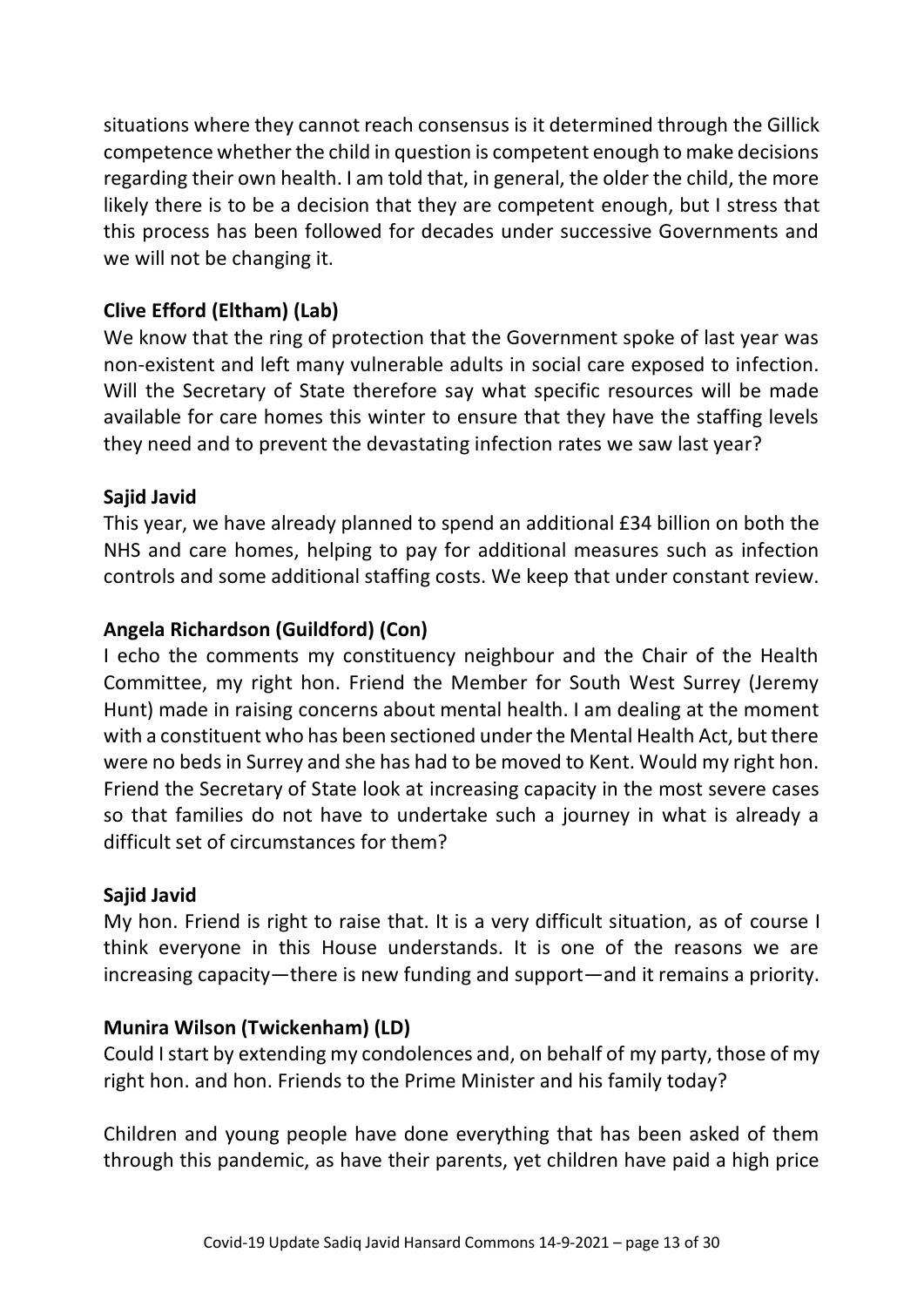in lost learning and mental health particularly, and they have been an overthought for the Government throughout. It is all very well announcing today that the power to close schools in the Coronavirus Act will be expired—it makes a great headline—but the Health Secretary is well aware that that power was never used previously to close schools; it was just guidance from the Education Secretary. Will the Health Secretary give pupils and parents across the country a cast-iron guarantee today that his Government will not close schools again this winter?

## **Sajid Javid**

I think the hon. Lady would agree that we are as a country in a much better place today with Covid than we were even at the start of this year. That is down to many factors, and I referred to a number of those in my statement, but I believe that with the measures we have set out today, we can be confident that our children will not have to go again through the kind of disruption they have seen in the last couple of years.

## Mr David Davis (Haltemprice and Howden) (Con)

The distinguishing characteristic of the emergency Coronavirus Act was not so much the new powers, which already existed in the Civil Contingencies Act 2014 and other Acts, but in the fact that Ministers were not required to get them approved by Parliament before implementation, which is one of the reasons for the poor quality of some of the decisions taken in the last year. Will the Secretary of State give an undertaking that any new regulations and indeed any regulations he retains will be put to the House before implementation, including vaccine certification if the Government are unwise enough to pursue that course?

#### **Sajid Javid**

I can tell my right hon. Friend that when the Government or any Government make decisions that have such an impact on people's liberties, even if those decisions are made for all the right reasons—in this case, of course, to deal with this pandemic—they should be working with the House and working with colleagues. On any measures that are significant, of course the Government will come to the House and seek a vote of the House.

## **Dame Meg Hillier (Hackney South and Shoreditch) (Lab/Co-op)**

The Secretary of State talked about international work, and unless we tackle this issue across the world we are going to be in a pandemic forever. When he was at the G20, he shared with other countries what we are doing to help tackle it internationally, so could he please share with the House what is being done to tackle vaccination rates across the globe?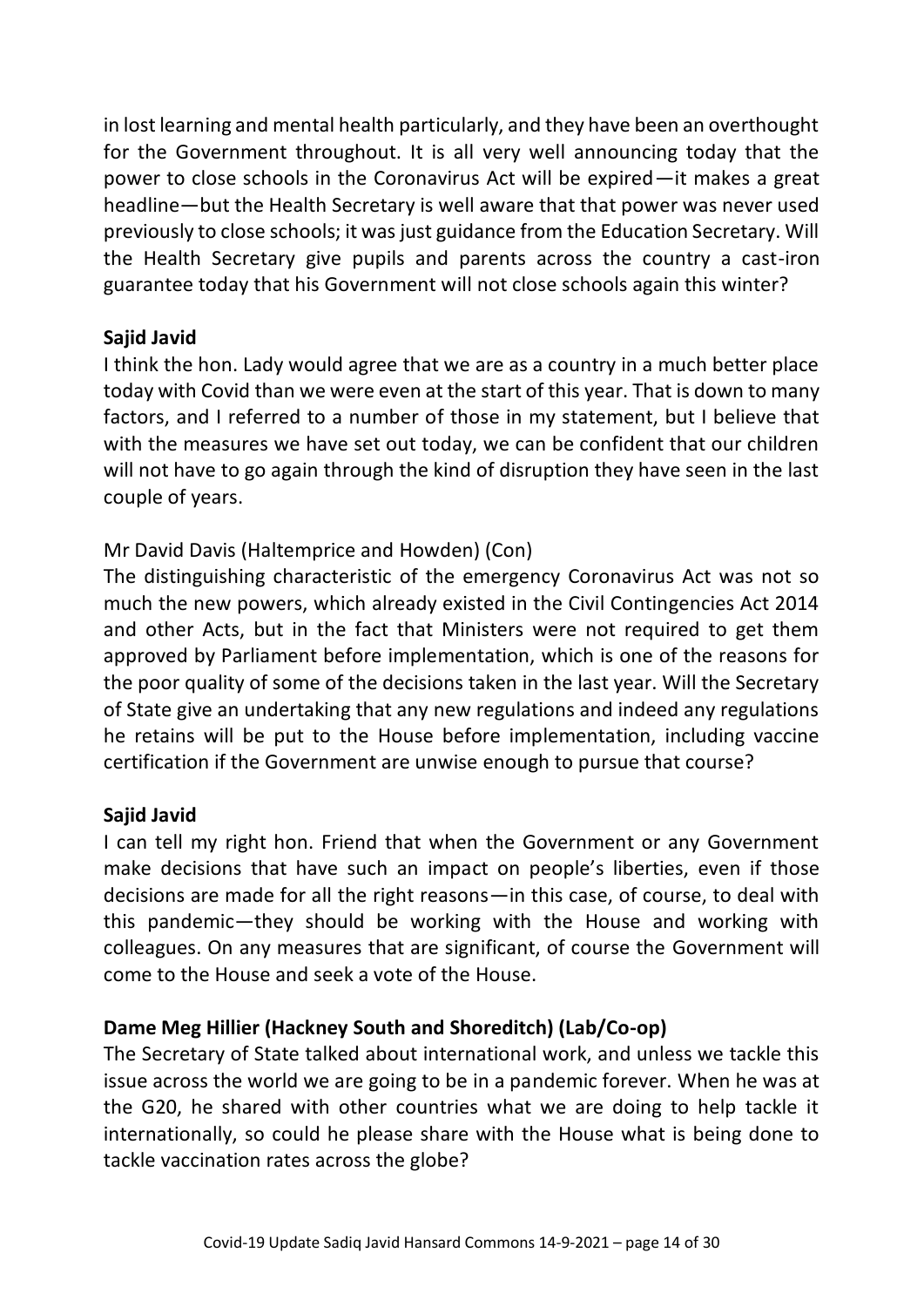I can tell the hon. Lady that there was significant discussion about that with my G20 colleagues, but not all of them have, let us say, behaved in the same way as the UK in offering donations to poorer countries of vaccines. The hon. Lady will know that we are committed to offering 100 million doses to international friends, and that we have already provided or donated 9.2 million doses, most of those for the COVAX programme. We remain committed to that programme, and one of the things we are trying to do internationally, including through the Foreign Secretary, is encourage more countries to honour their commitments to COVAX and encourage those who have not joined the COVAX commitment to come forward and help in that way.

## **Dean Russell (Watford) (Con)**

Across Watford, we are served by some amazing GP surgeries, including the Manor View practice and its team. However, I am hearing from constituents that some GP surgeries are still not opening their doors to do face-to-face appointments. Would the Secretary of State agree with me that we should encourage those GP surgeries to start opening up to help with the backlog and help see people face to face?

#### **Sajid Javid**

Yes, I agree with my hon. Friend, and he is right to raise this. I think everyone can understand why, during the height of the pandemic, GPs could not provide access in the normal way, but we are way past that now. Life is starting to return almost back to completely normal, and as that is happening it should be happening in our GP surgeries too. More GPs should be offering face-to-face access, and we intend to do a lot more about it.

## **Hannah Bardell (Livingston) (SNP)**

The Secretary of State rightly speaks of the importance of vaccines, and Valneva in my Livingston constituency is playing a crucial role in the global fight against Covid. Those at Valneva have worked incredibly hard to augment and adapt their work on a vaccine as new variants have emerged, as requested by his UK Government. So, Mr Speaker, you can imagine their shock and mine that its contract to produce 100 million vaccines was cancelled with very little notice or consultation. To compound that shock, there appears to be little clarity and reasoning, and while I will not repeat the rumours printed in the media, does the Health Secretary not agree that this is a shocking way to treat a company that is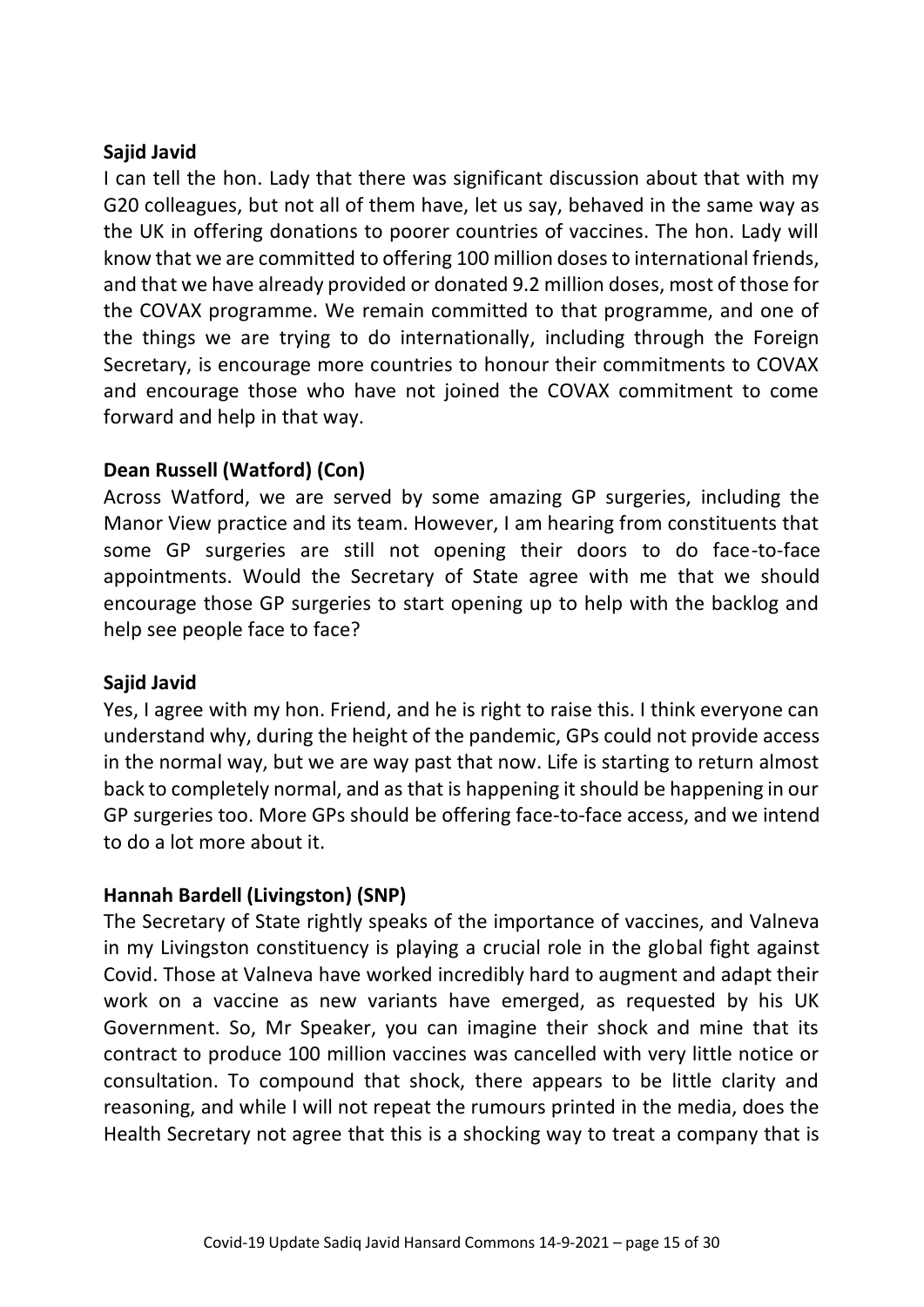working tirelessly on a vaccine? Will he meet me to ensure that the future of this site, its work and its workers is secure, and will he rethink this disastrous decision?

#### **Sajid Javid**

I have to say to the hon. Lady that I do not agree with her. There are commercial reasons why we have cancelled the contract, but I can tell her that it was also clear to us that the vaccine in question that the company was developing would not get approval by the Medicines and Healthcare Products Regulatory Agency here in the UK, and obviously she is not recommending that we administer vaccines that do not get approval. I do understand her point about Livingston and the factory there. That is very important to the UK Government and of course to the Scottish Government, and it is something we will be working on together to see what more we can do.

## **Dr Luke Evans (Bosworth) (Con)**

I have a clarification and a request. On the clarification, I welcome the boosters, but could the Secretary of State clarify whether people who have had the AstraZeneca or the Pfizer will be having the same vaccine or mixing vaccines? On the request, one of the slowest things when it comes to dealing with the Pfizer vaccination is the 15-minutes that people have to wait to see that they do not have a reaction. We should now have the data, so will he ask the NHS to look at whether this could be removed to relieve some of the pressure on those delivering the vaccines over the winter?

#### **Sajid Javid**

On the booster programme, everyone on that programme will be offered either the Pfizer vaccine or half a dose of the Moderna vaccine. In the vast majority of cases I think it will be the Pfizer vaccine. On the data that is now available on the 15-minute wait, we are analysing it to see whether we can make any difference to the way in which we administer vaccines.

## **Jack Dromey (Birmingham, Erdington) (Lab)**

Jane Roche from Erdington lost her father to Covid and then, five days later, lost her sister to Covid. She led the hundreds of families who came to London last week to walk down the memorial wall, calling with one voice for the promised inquiry to take place. They are frustrated because they want not just to know why their family members died, but that no one else should die as a consequence of mistakes made. When will the Secretary of State and the Prime Minister agree to honour the pledge that has been made to meet Covid-19 Bereaved Families for Justice, because those families have a right to be heard at the next stages?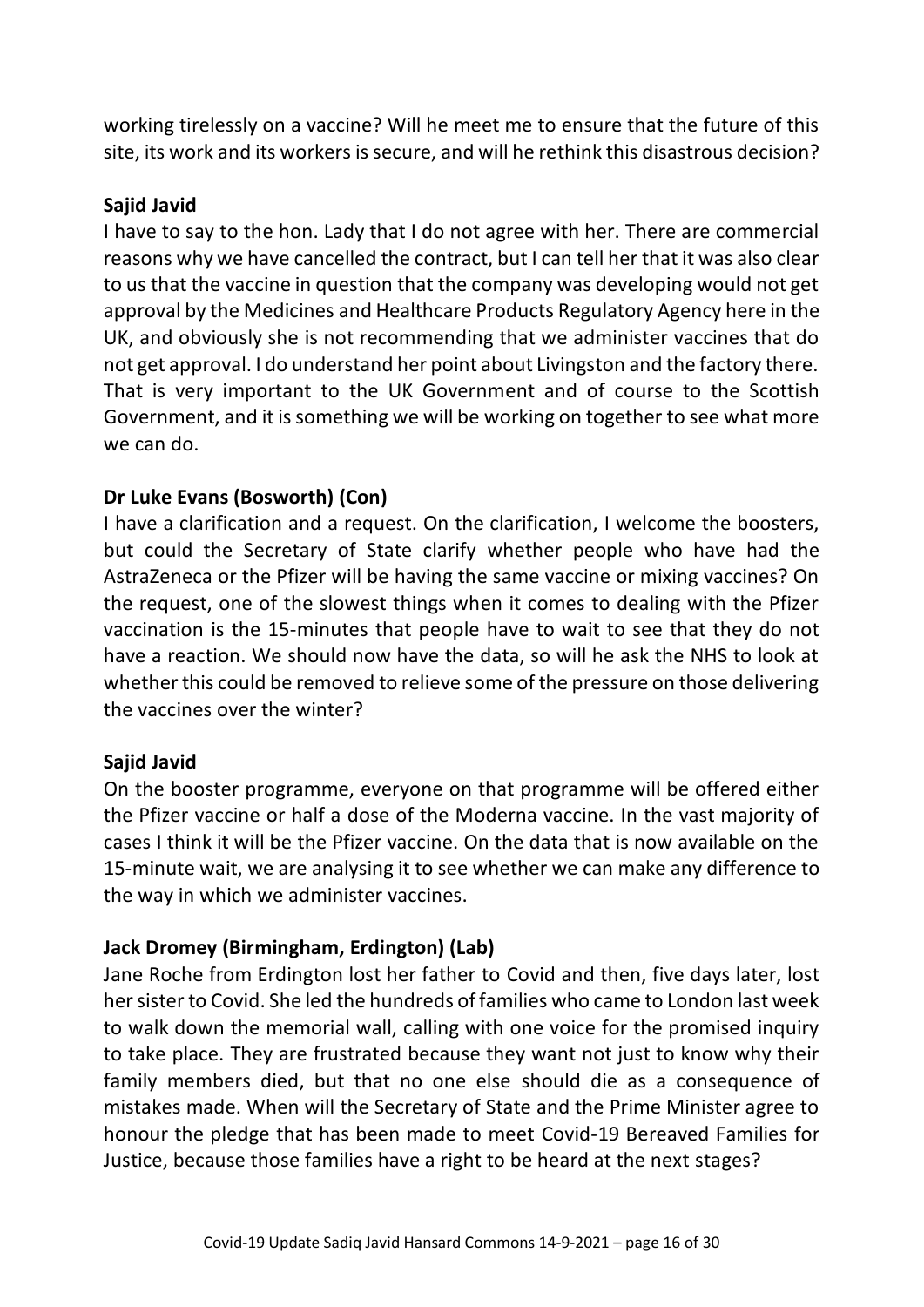The hon. Gentleman is right to raise the concerns of Jane and many others up and down the country and to express her frustration in the way he did. I am certain that, when this inquiry gets going, people such as Jane and many others will have the opportunity to set out their views.

## **Mr Mark Harper (Forest of Dean) (Con)**

First, thank you, Mr Speaker, for granting the statement last night. I think it was important that the House heard at an early opportunity the Government's decision. Regretfully, there were one or two inadvertent inaccuracies in some responses to the questions, but having raised those with the Minister for Covid Vaccine Deployment, whom I respect greatly, I am very pleased to say that a correction has either been made or is going to be made very quickly. I think it is admirable that the Department has sought to put the record straight at a very early opportunity.

In his statement, the Secretary of State said of those in education:

"Regular asymptomatic testing…will also continue in the coming months".

My understanding is that there was to be a review at the end of September of regularly testing children who have no symptoms. Is that still going to continue? My view is that we should not be regularly testing children who have no symptoms, only those who have symptoms, and that is also the view of the Royal College of Paediatrics and Child Health. Can I urge the Secretary of State to drop regular asymptomatic testing of children, which I think would be good for their education and good for their mental health?

#### **Sajid Javid**

My right hon. Friend mentioned yesterday's statement. My hon. Friend the Minister for Covid Vaccine Deployment was referring to whether the Department had received advice on boosters from the Joint Committee on Vaccines and Immunisation, but at the time of his statement he was not aware that we had received such advice. As my right hon. Friend says, that was inadvertent, and the Minister has written a letter of correction that will go in the Library of the House today. Asymptomatic testing of schoolchildren is planned to continue this month. I am not aware whether a final decision has been made on whether we will continue beyond that, and that is something on which my Department consults the Department for Education. My right hon. Friend's general point is that we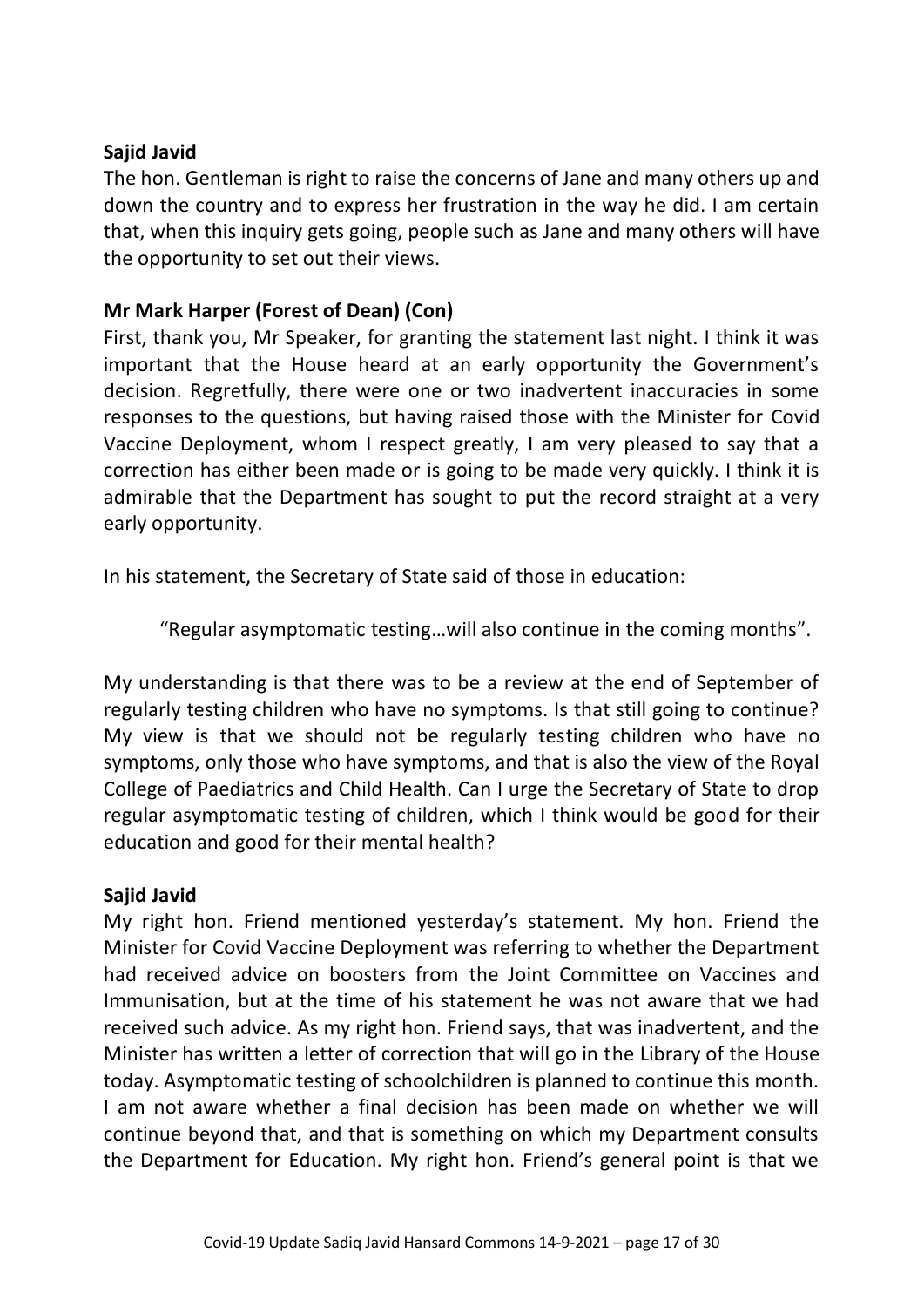should end such testing as soon as we can, especially if we believe it is not making much of a difference. Of course we keep the issue under review, and if we continue with it, it must be supported by the evidence.

## **Dame Angela Eagle (Wallasey) (Lab)**

In Wirral there has been a 13% increase in levels of infection in one week, and sadly four people have died in hospital. After a period of there being very few deaths, we now have a much higher infection rate. What level of deaths are the Government prepared to accept from Covid before they consider measures to try to prevent the ongoing spread?

# **Sajid Javid**

No one wants to see deaths from any disease, including Covid. As we have learned more about Covid, everyone understands that it is not completely preventable, but our vaccines are making a difference in Wirral and across the country. There is no level of deaths that I would describe as acceptable, and the job of the Government is to keep that to an absolute minimum. However, there are not just Covid deaths, and we must also be alive to deaths from cancer, heart disease and other things. As the hon. Lady will know, at the height of the restrictions many people suffered in other ways because they were not able to go to the NHS, and we must keep that at the front of our minds.

# **Andrew Selous (South West Bedfordshire) (Con)**

Covid has been tough for all health professionals, so will the Secretary of State wholeheartedly condemn the abuse that some GPs have been suffering recently? If vulnerable people are unable to get through on the telephone to their surgery, should it be the clinical commissioning group or the Department that steps in to try to sort that out?

## **Sajid Javid**

I join my hon. Friend in condemning anyone who gives abuse to our fantastic GPs up and down the country. If someone cannot get through to their GP, they should try their clinical commissioning group. If for any reason that does not work, they should please come to the Department and consult Ministers.

## **Mrs Emma Lewell-Buck (South Shields) (Lab)**

The Secretary of State has not delivered a concrete plan today, and there is no real clarity on thresholds for further lockdowns, or details of what draconian and unnecessary powers in the Coronavirus Act 2020 he wants to hold on to. Will he at least say when that soon-to-expire Act will be back before the House for a vote?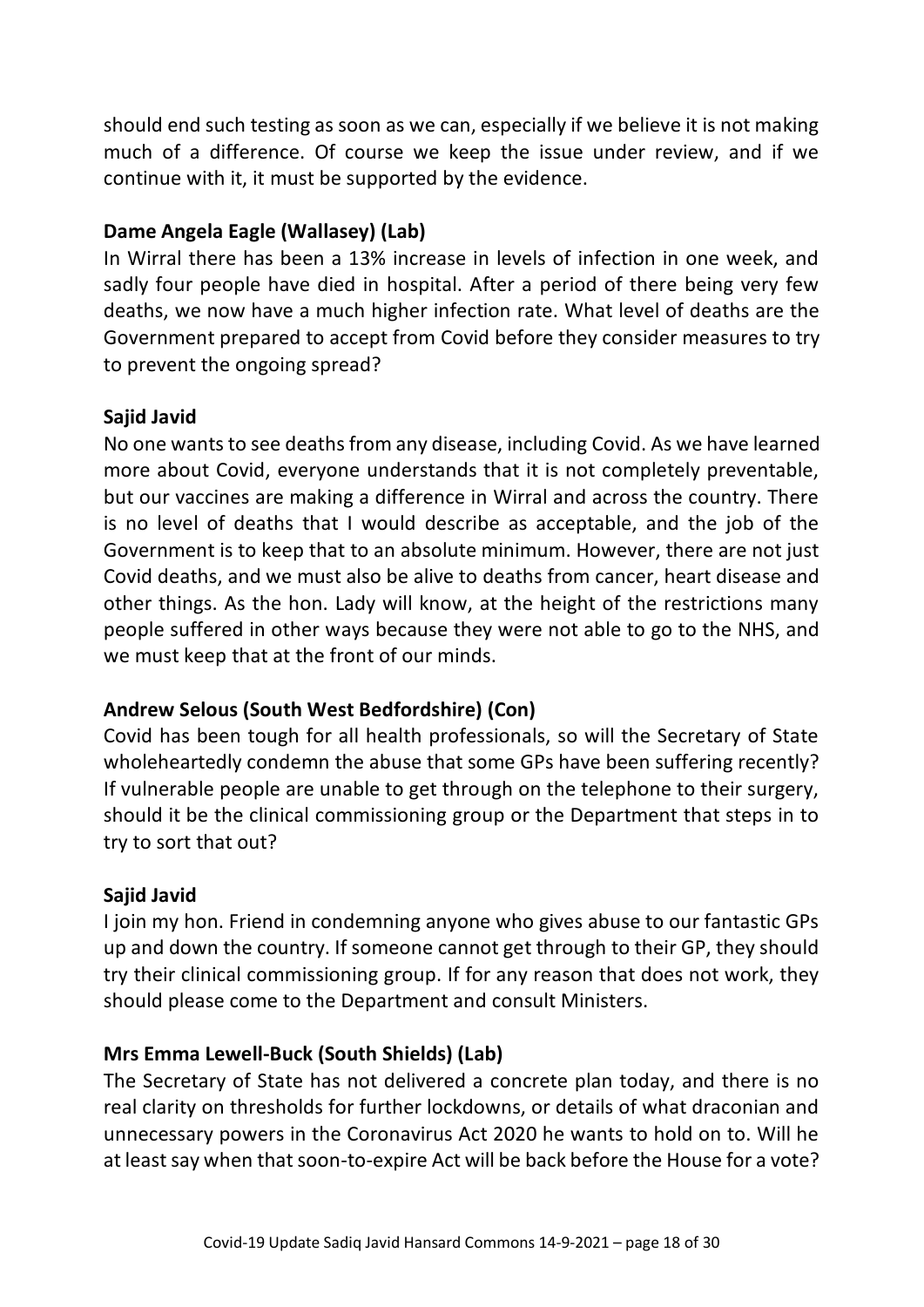May I suggest that the hon. Lady reads the plan before she comments on it?

# **Steve Brine (Winchester) (Con)**

I welcome much of what is a sensible plan from the Secretary of State, although I have a creeping feeling that we are preparing to treat flu like Covid, more than the other way round. Before we start extending the vaccine programme and boosters, will the Secretary of State get a grip on the creeping issue of people who have had one vaccination in England and another in Scotland, or the other way round, but the two systems are not talking to each other, and people are not getting the benefits of having been fully jabbed? We need to deliver for those who have done what we asked them to do before we deliver vaccines to others.

## **Sajid Javid**

My hon. Friend is right to make that point—indeed, people in my family had that very issue. I know that the Minister for Covid Vaccine Deployment is looking at that matter, and I have discussed it with the health Minister in Scotland. We are working to see what more we can do.

## **Dave Doogan (Angus) (SNP)**

As we go into another winter, placing the welfare of our communities in the hands of health and social care staff, will the Secretary of State reflect on the fact that in England the 3% NHS pay rise does not marry up well with the 4% backdated pay rise in Scotland? Why will he not grant the same esteem to health and social care staff in England as we do in Scotland?

# **Sajid Javid**

When it came to the pay rise to which the hon. Gentleman refers, we accepted the recommendation of the independent pay review body. I think that was the right thing to do.

# **Greg Clark (Tunbridge Wells) (Con)**

Is my right hon. Friend aware that the likely course of the pandemic means that more and more people, vaccinated or not, are likely to be infected by Covid, but that levels of protection from the vaccines will keep them from serious disease? Will he say something about the triggers for any future lockdown or other restrictions, and confirm that the expected increase in the transmission of Covid will not be among them?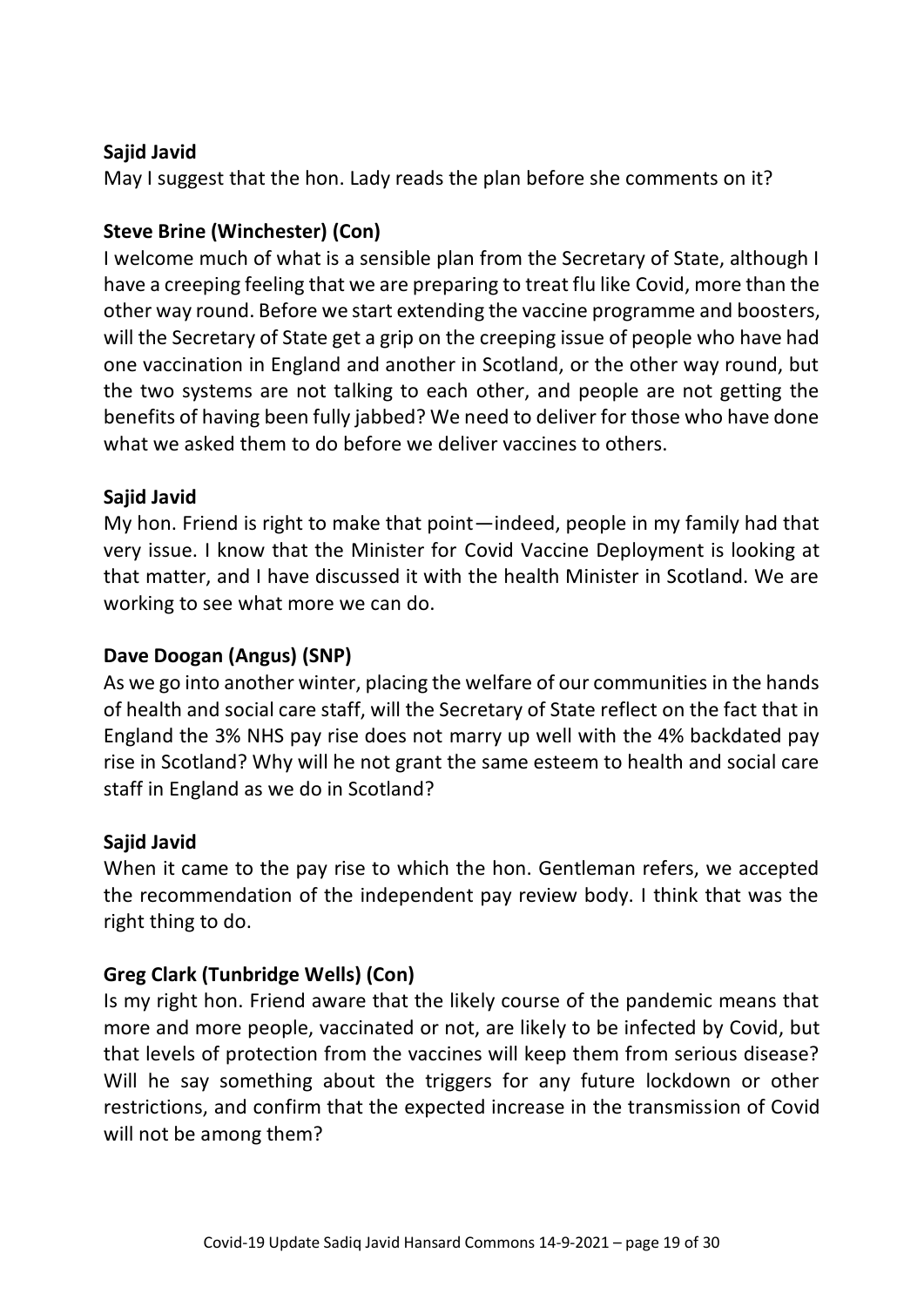My right hon. Friend is right about the importance of vaccines. On any potential triggers, I have not yet today mentioned the importance of being on guard against future variants, especially if there is ever a vaccine-escape variant. No one can rule that out, which is why our surveillance system is so important, and in that situation the Government would have to take further action. We cannot say today what such action would be, but that is the kind of risk against which we need to be on guard.

# **Dame Diana Johnson (Kingston upon Hull North) (Lab)**

Hull has the second highest rate of Covid infection in the country, and one ward in my constituency has only 51% coverage of second doses of the Covid vaccination. The Secretary of State said that the national average is 81%, and those figures go to the heart of our problems with regional and health inequalities. How will he ensure that we maximise the number of people in Hull who receive the vaccination, so that people in Hull are not left behind in the recovery?

## **Sajid Javid**

Of course no one should be left behind, wherever they are in the UK. The differential take-up of the vaccine can be based on a number of factors—for example, there is definitely a difference in age groups. Working with the NHS, we are trying to tailor our message to convince people about the benefits of the vaccine to those respective age groups, and we also try to do that on a localised basis. If the right hon. Lady has any particular suggestions about Hull, we would be more than happy to listen to her.

# **Sir Desmond Swayne (New Forest West) (Con)**

The Secretary of State retains all the powers of the Public Health (Control of Disease) Act 1984, which were used to take away our liberties without prior parliamentary authority. Will he undertake to review that and to give us a new public health Act?

## **Sajid Javid**

We keep all rules and Acts under review at all times.

# **Mr Ben Bradshaw (Exeter) (Lab)**

The Secretary of State will know from the discussions he describes with international colleagues that although travel in the rest of Europe has recovered to 60% of pre-Covid levels, it is a fraction of that in the United Kingdom. When will he scrap the outdated, unnecessary and hugely expensive travel testing regime,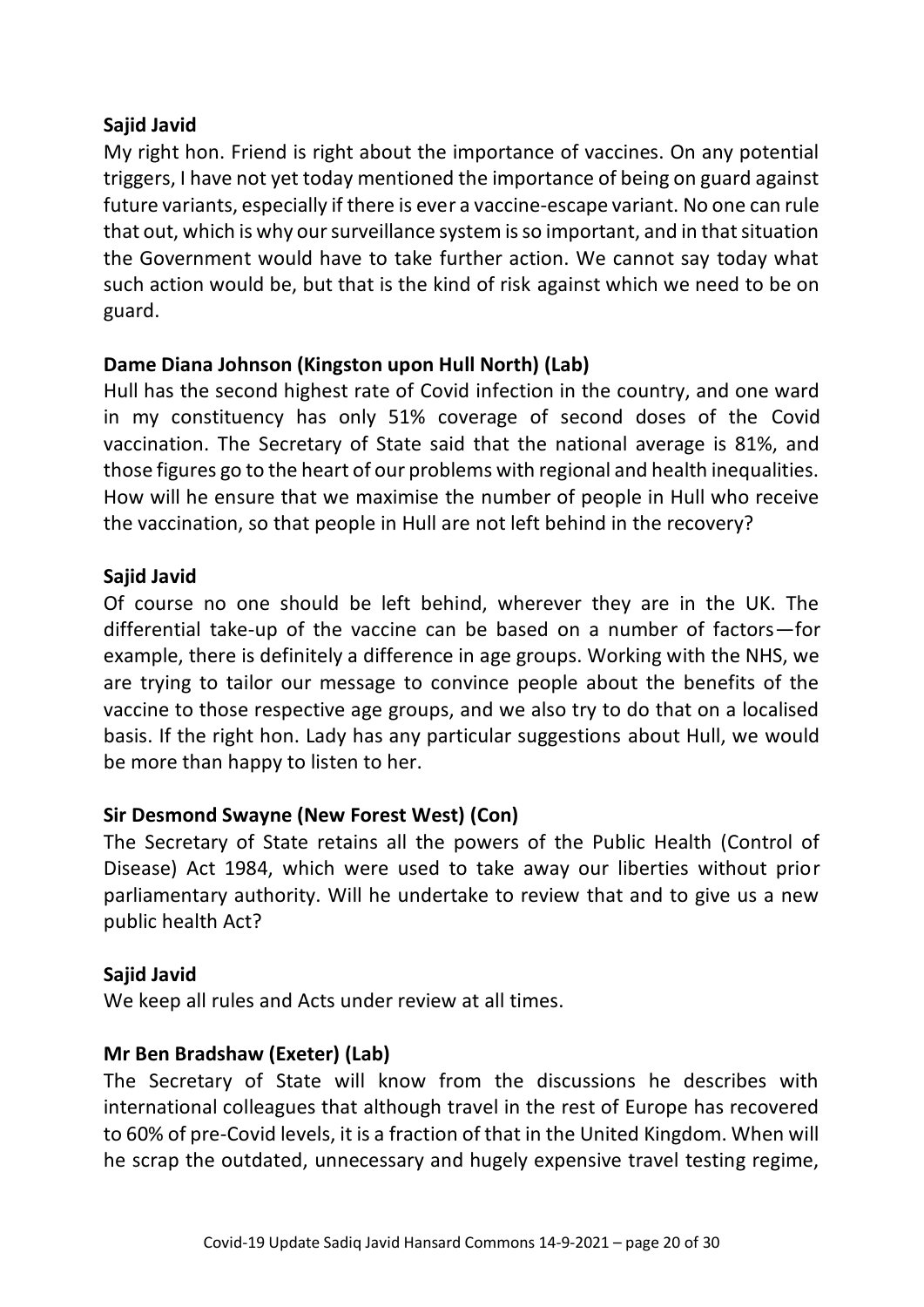save what is left of an industry, and end a situation in which foreign travel has once again become the preserve of the rich?

#### **Sajid Javid**

I would say two things to the right hon. Gentleman. First, it is important that we have a system of surveillance, especially for variants across the world. There are different ways to do that. We have chosen a particular path at the moment, and I hope he agrees it is important to have that surveillance. Also, as I said in my statement, we are planning to make some changes to the travel regime, and my right hon. Friend the Transport Secretary will come to the House as soon as he is ready.

## **Saqib Bhatti (Meriden) (Con)**

Time and again I hear from constituents that they cannot get face-to-face appointments with GPs, who I know are under immense pressure. Further to the answer that he gave to my hon. Friend the Member for Watford (Dean Russell), will the Secretary of State elaborate on the work that he and his Department are doing to encourage GPs to give face-to-face appointments to those who need them?

## **Sajid Javid**

Yes, I will. This is an important issue, and we are working on it with the British Medical Association, the NHS, and other important organisations. We can do a number of things, but we are trying to do so by agreement at this point. My hon. Friend is right to raise that issue and, as I said, it is high time that GPs started operating in the way they did before the pandemic, and offering face-to-face appointments to everyone who would like one.

## **Anum Qaisar-Javed (Airdrie and Shotts) (SNP)**

The first issue that the Secretary of State mentioned in his statement was the importance of vaccines. We know that 40% of the world's population has been single-vaccinated against Covid, but only 1.8% of those in low-income countries have been vaccinated, and those countries are not on track to vaccinate their populations until 2023. To be frank, the Government have previously taken a dangerous route with their international policies, such as their anti-refugee Bill for an insular Britain. Will they commit to ensuring that the UK plays its part in vaccinating the poorest nations in the world, first to save lives and secondly to avoid the potential emergence of further Covid variations?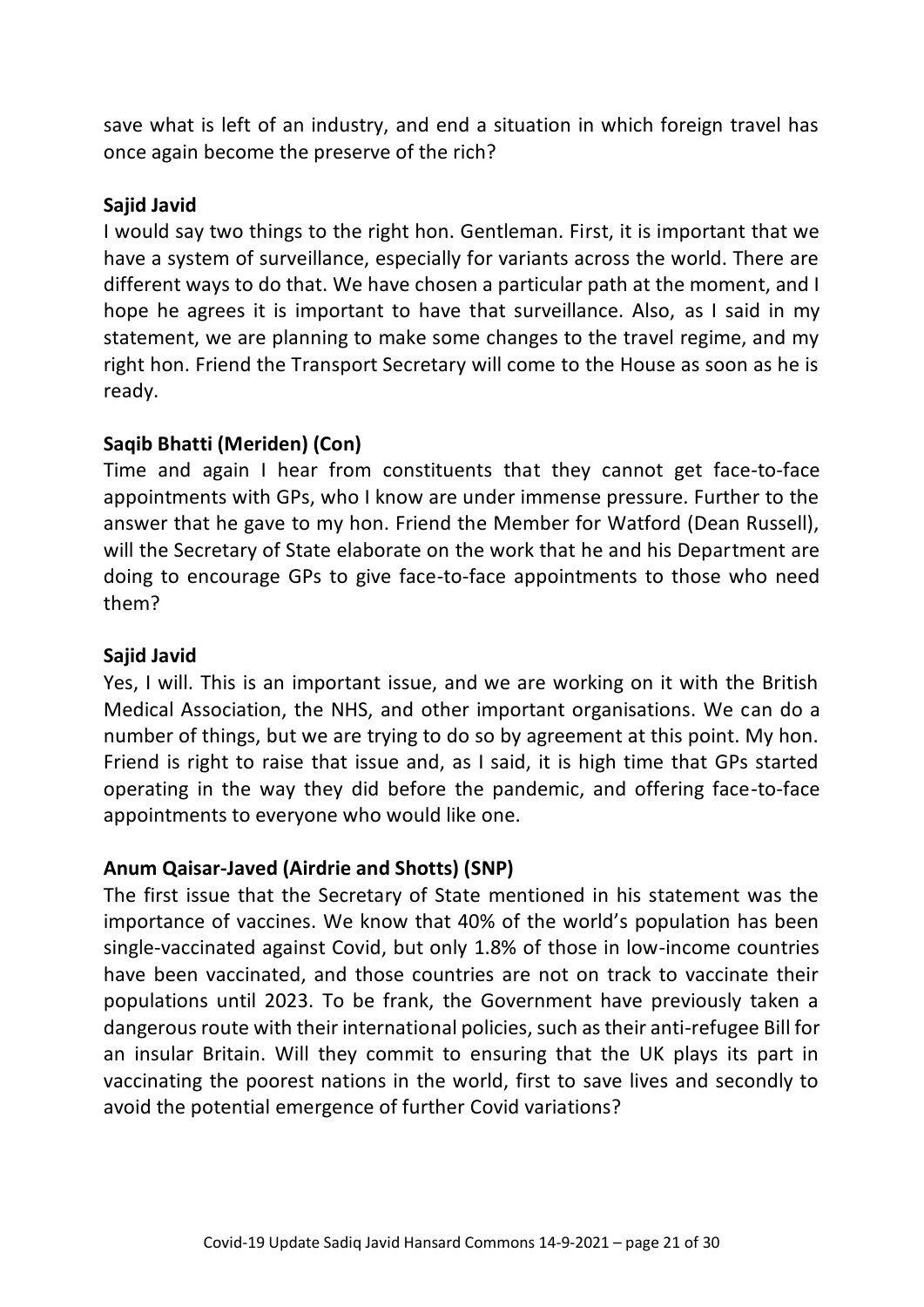We are more than playing our part, Mr Speaker.

## **Huw Merriman (Bexhill and Battle) (Con)**

I know that the international travel sector will welcome the framework. Given that it will come out on 1 October, will that give colleagues, and indeed Select Committees, the opportunity to feed in their ideas on behalf of their constituents? Will the Secretary of State entertain the idea of moving to lateral flow tests, which are cheaper, with only the small proportion of positive cases needing to take a PCR test?

## **Sajid Javid**

I know that these are important issues for the House, and particularly for my hon. Friend, who chairs the Transport Committee. I do not want to pre-empt the statement by my right hon. Friend the Transport Secretary, but I believe that when he makes that statement, my hon. Friend will be pleased.

## **Mr Alistair Carmichael (Orkney and Shetland) (LD)**

Pages 23 and 24 of the autumn and winter plan specify that, as part of plan B, the Government will introduce vaccine passports for all nightclubs, for indoor settings of 500 people or more, which presumably would include this Chamber of 650 Members, for outdoor settings of 4,000 or more, and for anywhere—that is a very big place—where there are 10,000 people. How does the Secretary of State square that with his assertion in reply to the shadow Secretary of State, the right hon. Member for Leicester South (Jonathan Ashworth), that the evidence on the usefulness of vaccine passports is just not there? If the evidence is not there, why are they part of plan B? The Government's document also says that plan B could be brought into force at very short notice, so can the Secretary of State give the House some assurance that that will not happen without a vote?

## **Madam Deputy Speaker (Dame Rosie Winterton)**

We need short questions and short answers.

## **Sajid Javid**

We have made huge progress as a country in fighting this virus, and that is why we do not need certification; we do not need the plan B measures that the right hon. Gentleman has just set out. As I made in clear in my statement, while we can keep other measures in reserve, what matters is what we are actually doing, and if we keep making progress against this virus in the way that we are, we will not need any of the things he talked about.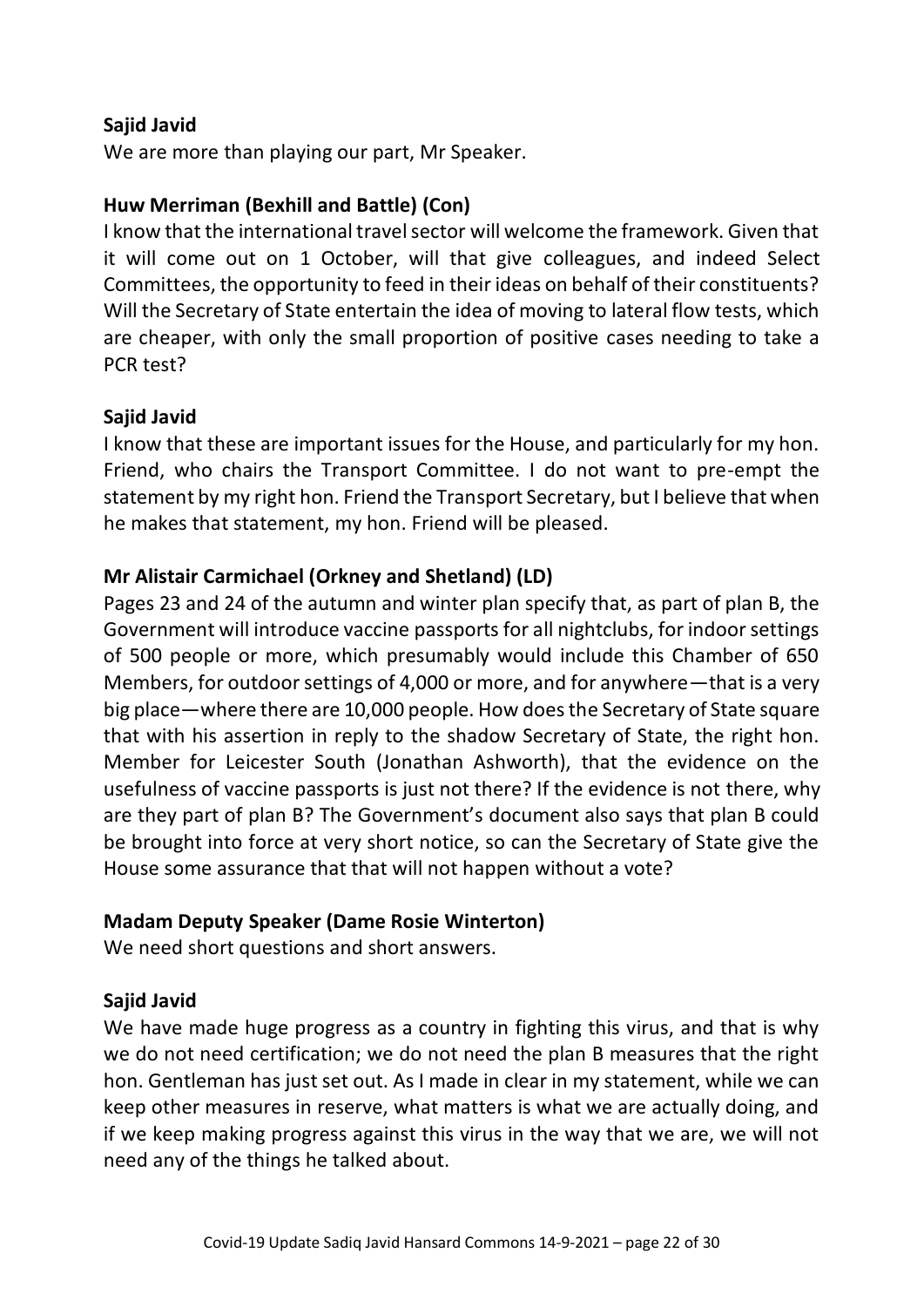# **Jason McCartney (Colne Valley) (Con)**

It is worth highlighting once again the latest stats from the Office for National Statistics, which show that almost 99% of Covid deaths in the first half of this year were of people who had not received both doses of the Covid-19 vaccine. That really shows the importance of our world-leading vaccination programme. As we roll out these booster jabs, how will the Secretary of State build on the success of the network of GP surgeries, community pharmacies and volunteers who have helped, particularly in my part of the world, roll out all these Covid vaccinations?

## **Sajid Javid**

My hon. Friend is right to raise that. The booster jabs will be hugely important in maintaining protection. The GP networks and the NHS vaccination centres have all been part of our planning for this. Given that these are booster jabs, I think we can move much more quickly than we did with the original doses.

## **Emma Hardy (Kingston upon Hull West and Hessle) (Lab)**

Parents will quite rightly have questions and concerns, but can the Secretary of State confirm that those questions and concerns should not be directed to school staff or headteachers, even if the vaccination happens to take place in a school building, and that all questions related to the vaccine should instead be directed to the appropriate medical team?

#### **Sajid Javid**

Yes.

## **Mr Steve Baker (Wycombe) (Con)**

Among other things, my right hon. Friend is keeping Covid status certification in reserve, and he is leaving mass asymptomatic testing in place, together with contact tracing. As my right hon. Friend the Member for New Forest West (Sir Desmond Swayne) said, the public health powers are still there, of course allowing the Secretary of State to lock us down at the stroke of his pen without prior votes or any formal way of justifying the proportionality of those powers. When can we expect all those things to be dealt with, so that we can all have the certainty that will come from knowing that, thanks to the vaccine, we are living with an endemic disease, in the way that we live with the endemic disease flu, and we can all get on with our lives?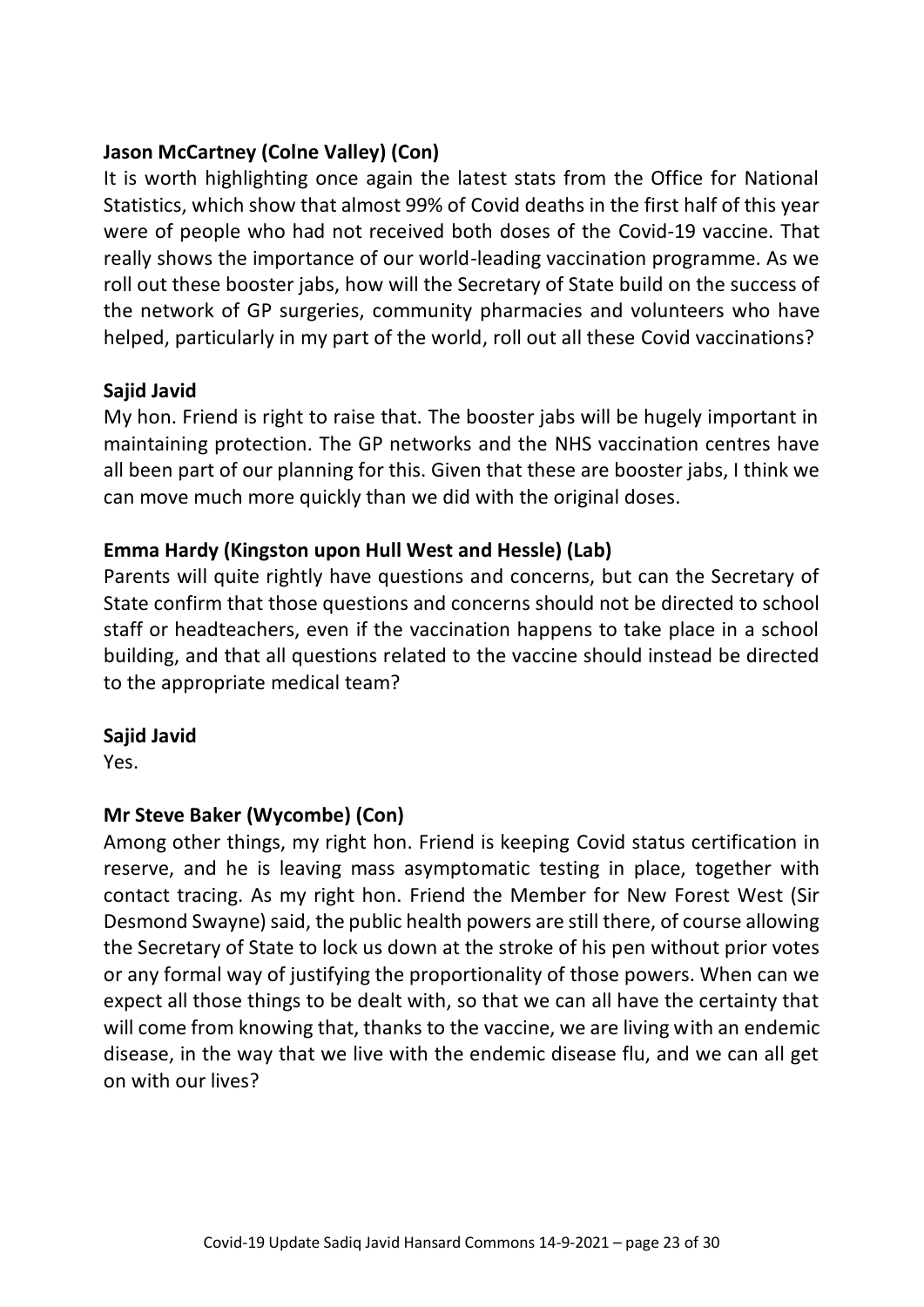I know that my hon. Friend may not agree with every measure that the Government are keeping in place or have set out, but I hope that he agrees that at least the measures that I have set out—around making sure that we are vaccinating the public, offering vaccines to as many people as possible, having some kind of testing regime, and having some surveillance of the results of those tests to look out for any new variants—are the right measures and the kinds of things that need to be done as we live with Covid-19.

#### **Patricia Gibson (North Ayrshire and Arran) (SNP)**

We were told by the UK Government that vaccine passports were going ahead, then they were not going ahead, then we were told that they were still the first line of defence against a winter wave, and now the latest position is that they are a definite maybe. We have not seen such dithering since the great confusion over mask wearing, which we can see if we look around this Chamber. How irresponsible does the Secretary of State think that dangerous and confused public messaging is during a pandemic?

#### **Sajid Javid**

I believe we have been very clear on this issue.

## **Jane Hunt (Loughborough) (Con)**

Last Friday, Leicestershire MPs met NHS officials locally. We were told that around three quarters of all those in hospital with Covid were not vaccinated. Does my right hon. Friend agree that if we do not want to be in lockdown this winter, all who can get the vaccine should get it, especially in Leicester, where I now understand from the shadow Secretary of State's comments that take-up is only 61%?

#### **Sajid Javid**

I agree with my hon. Friend. Some 6 million adults throughout the UK remain unvaccinated, and we should all do that we can to at least encourage them to think about taking the vaccine, not only to protect themselves but to protect their loved ones.

## **Rachael Maskell (York Central) (Lab/Co-op)**

I am seriously concerned about the hole in the Secretary of State's defence taking away contact tracing from public health teams. The data coming through is now completely insufficient to carry out an effective operation locally and therefore to lock down the virus, and not people, in the future. Will he look at that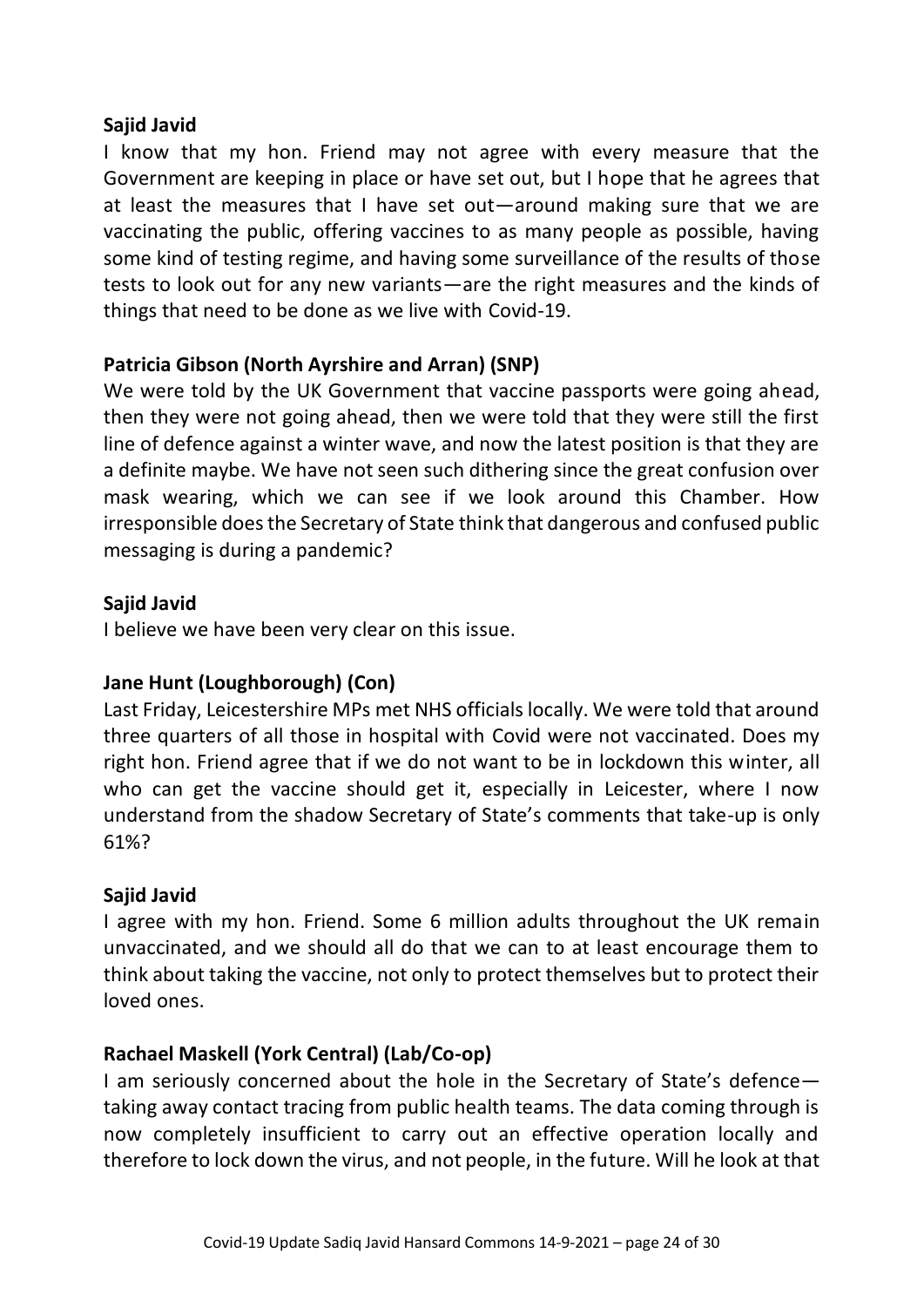and ensure that local authorities such as York can have that zero data so we can get on top of contact tracing as soon as the data emerges?

## **Sajid Javid**

There are measures that, when it makes sense, we must remove. The reason that we can take a different approach to contact tracing than we did a few months ago is largely down to the high rates of vaccination we are seeing throughout the country. Of course we want them to increase, but as we vaccinate more, that allows us to start removing these restrictions, additional costs and burdens on individual livelihoods. It is right that we take a balanced approach and keep increasing vaccination so we can keep removing other restrictions.

## **Mr Simon Clarke (Middlesbrough South and East Cleveland) (Con)**

I welcome the Secretary of State's statement. May I raise the plight of care home residents, many of whom have been kept apart from their families and loved ones owing to outbreaks being declared in their home? Obviously, we need to strike a proportionate balance here, but the threshold for intervention by declaring an outbreak is really quite low. Will the Secretary of State commit to looking at that so we can ensure that people can see their loved ones throughout the winter ahead?

## **Sajid Javid**

Yes, I can give my hon. Friend that commitment. He may also be interested to know that, with the booster announcement today, care home residents will be an absolute priority.

## **Layla Moran (Oxford West and Abingdon) (LD)**

Back in June, the Prime Minister committed the UK and other G7 nations to vaccinating the world by the end of 2022 and

"to end this terrible pandemic".

Can the Secretary of State tell the House how offering a third vaccine to a fully vaccinated, healthy adult in the UK before a first vaccine to a nurse in a lowerincome country helps that goal of vaccinating the world by 2022?

#### **Sajid Javid**

I do understand the point the hon. Lady makes, but may I suggest that, if she has not yet, she should read the JCVI's advice on booster vaccines? I think then she might better appreciate the importance of the booster programme.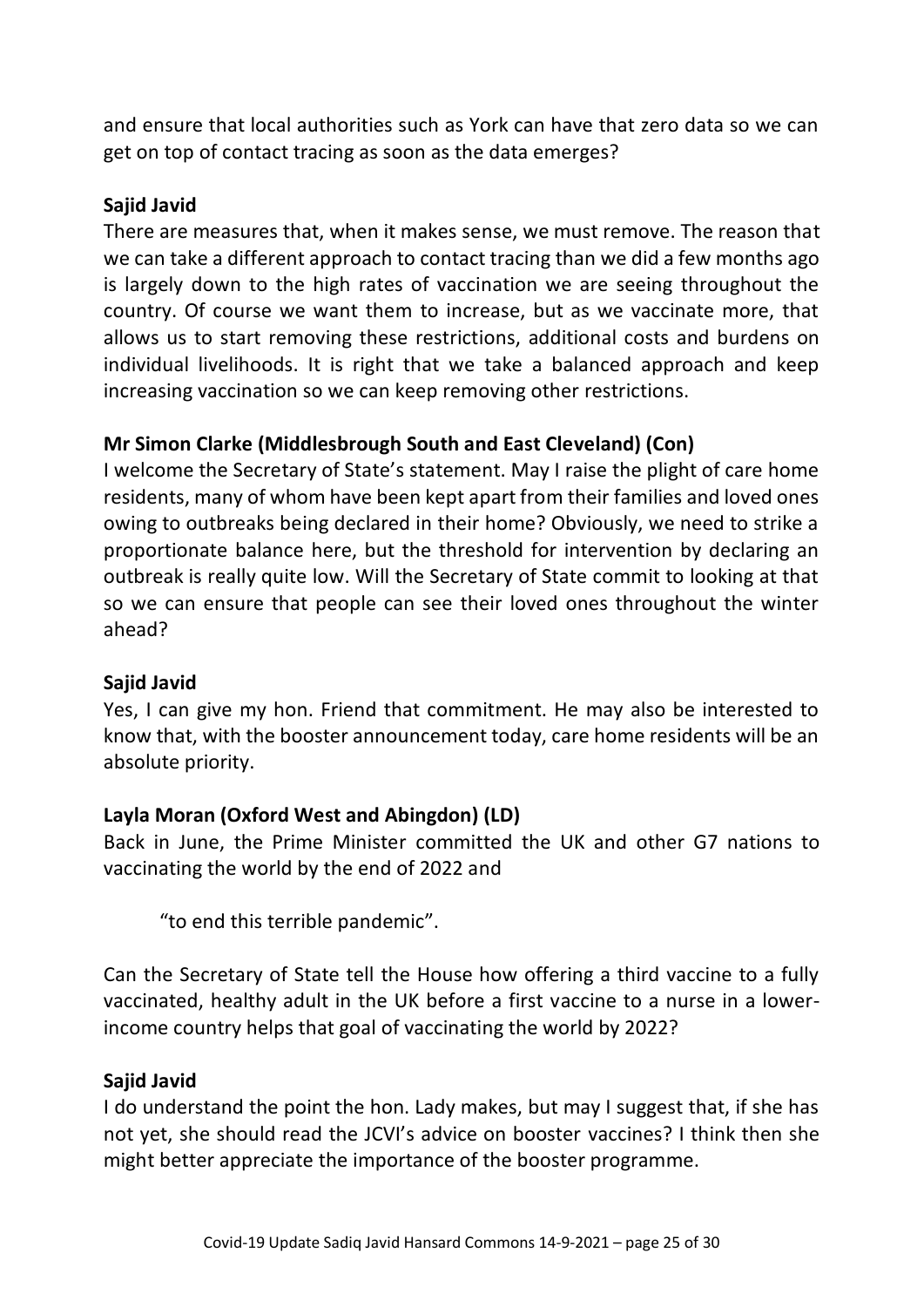# **Dr Ben Spencer (Runnymede and Weybridge) (Con)**

I thank my right hon. Friend for his statement. I think we all hope that plan B is not activated, but may I follow up the question asked by my right hon. Friend the Member for Tunbridge Wells (Greg Clark) and ask the Secretary of State to lay out exactly what "unsustainable pressure" means? In his assessment of NHS capacity over winter, where does he see the bottleneck? Is it staff? Is it medication? Is it beds? What work is being done to enhance that capacity?

## **Sajid Javid**

When I talked earlier about unsustainable pressure, it would be things like hospital occupancy, in particular in intensive care units, the admissions of vaccinated individuals versus unvaccinated individuals and the rate of growth in admissions. I know there is a lot there, but I think it is right that there is not one particular trigger and that we take a number of issues into account. I hope my hon. Friend agrees that the Government are right to plan for all contingencies.

## **Jim Shannon (Strangford) (DUP)**

On behalf of the Democratic Unionist party, I convey my sincere sympathies to the Prime Minister and his family on the death of his mum. I thank the Secretary of State for his statement and for his efforts on behalf of us all. Will he confirm that the booster roll-out for the over-50s will be managed in line with the flu jab rollout, which seems to be facing some delay? Will he further confirm that additional funding is being allocated to GP practices to enable the enhanced roll-out to take place?

## **Sajid Javid**

Yes. GPs do get and will get additional funding to support vaccination programmes, including the flu vaccination programme. In terms of coadministering the Covid vaccine with the flu vaccine, if that is what the hon. Gentleman was asking, while the JCVI said that in its opinion there is no reason why that should not happen—it thinks that that can work—in practical terms, mainly because of the 15-minute wait after a Pfizer jab, it will probably happen in very few cases. Regardless, the flu vaccination programme this year will also be a very high priority.

## **Ruth Edwards (Rushcliffe) (Con)**

As my right hon. Friend said, our vaccination programme has enabled us to get almost back to normal. Will he join me in thanking staff and volunteers at Gamston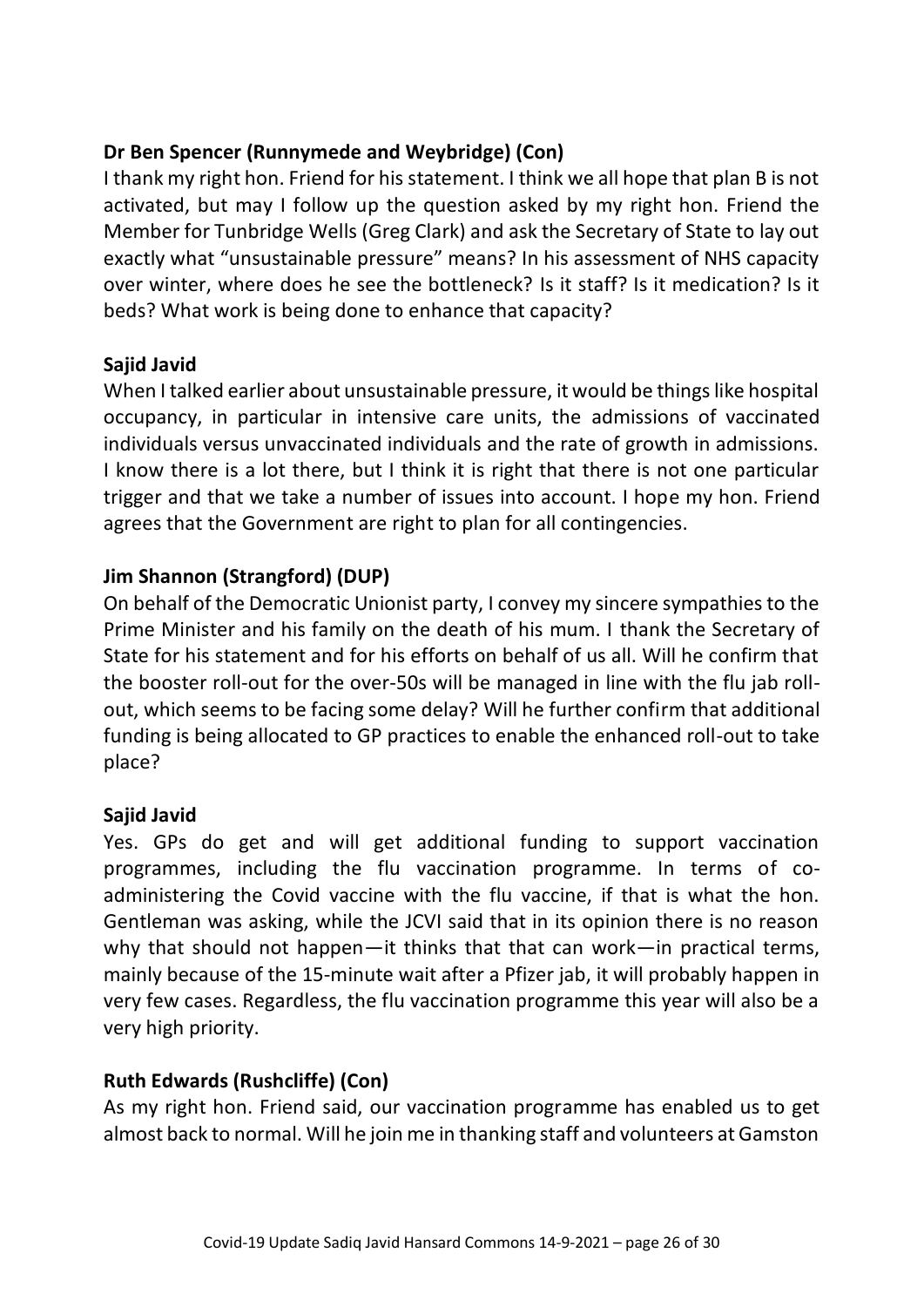community centre, who have been rolling out the vaccine in Rushcliffe and giving my constituents the best protection they can have against coronavirus?

#### **Sajid Javid**

Yes, of course I will. Gamston community centre, and community centres, village halls and so many other places up and down the country, including of course in my hon. Friend's constituency, have done an amazing job. We still need them to help in our fight against the virus.

## **Gary Sambrook (Birmingham, Northfield) (Con)**

As the Secretary of State may know, in Birmingham, Northfield, just next door to his own constituency, vaccine take-up has been about 75%. Unfortunately, in some parts of Birmingham it has been as low as 47%. Will he join me in encouraging anyone who is hesitant about taking the vaccine to take part in Birmingham City Council's quick one-minute survey about why they have those anxieties? It is very important that we all understand where those anxieties lie, because, after all, the vaccine is pivotal to our success.

#### **Sajid Javid**

Yes, I will join my hon. Friend in encouraging people to do that. It will be a one minute very well spent.

## **Jack Brereton (Stoke-on-Trent South) (Con)**

Across Stoke-on-Trent and Staffordshire, uptake of the vaccine has been very good. I thank all those who have been delivering the vaccine across Stoke-on-Trent in particular. Many 16 and 17-year-olds currently cannot use the online booking system. They have to wait for their GP to contact them or for one of the very few walk-in centres. Will my right hon. Friend look at extending that online booking system to all 16 and 17-year-olds?

#### **Sajid Javid**

I can tell my hon. Friend that we keep that under review. At the moment, we have found that the quickest way to encourage 16 and 17-year-olds to take up the offer is through the schools and colleges network, and through GPs in particular. We keep that under review, but he might be interested to know the latest numbers are that over 54% of 16 and 17-year-olds are vaccinated. There is progress to be made, but that is good progress so far.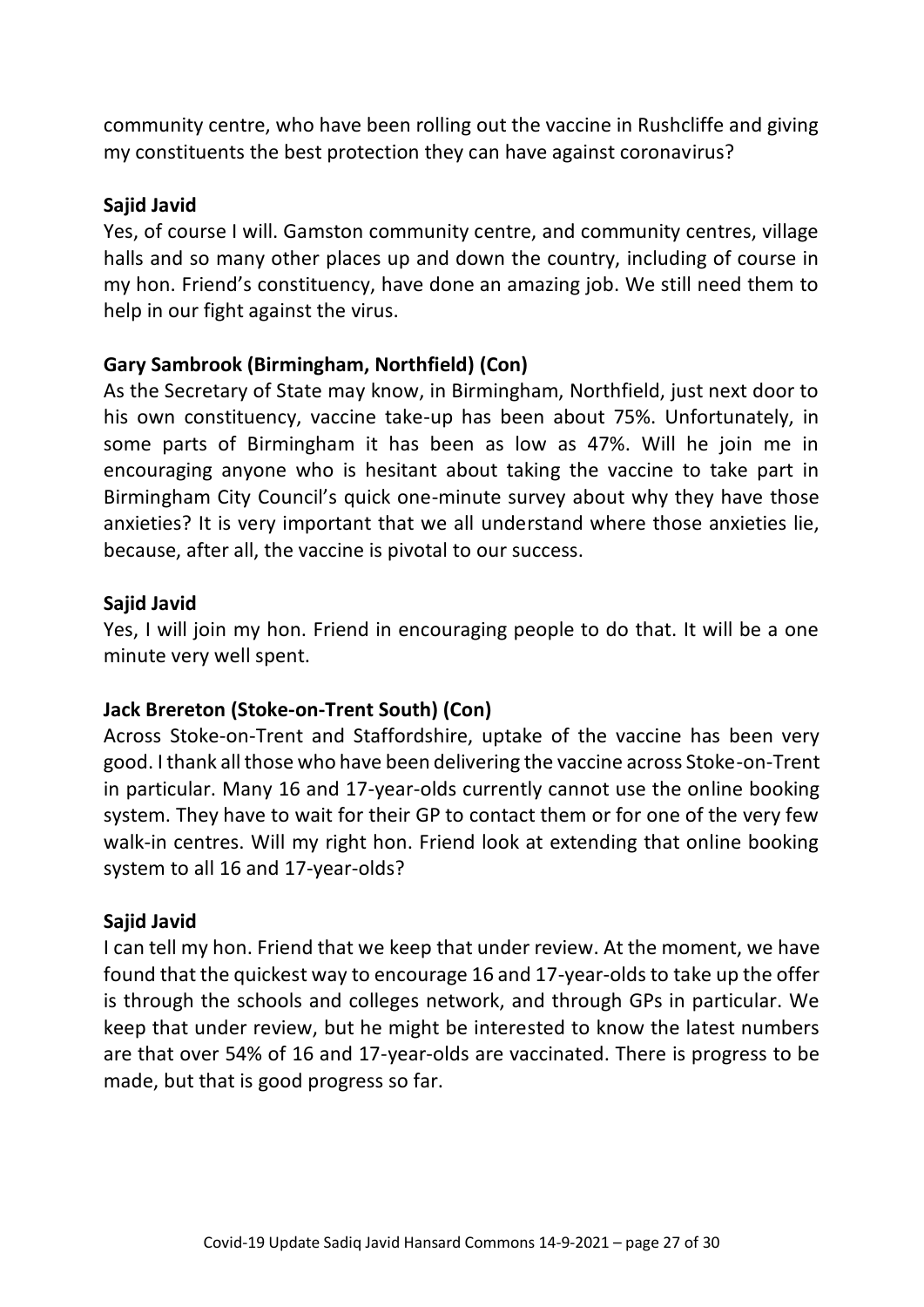## **James Wild (North West Norfolk) (Con)**

My local hospital, the Queen Elizabeth Hospital, which as my right hon. Friend knows needs to be rebuilt, currently has 46 Covid patients. Is not the best way to ensure that the QEH and the NHS have the capacity to cope with winter pressures to increase the level of vaccine take-up? Will he ensure that evidence of what works in doing that is shared across the country?

## **Sajid Javid**

I very much agree with my hon. Friend. That is one reason why we are constantly publishing more and more information on the impact and effectiveness of vaccines, including the data from the ONS today, which I referred to earlier.

# **Sara Britcliffe (Hyndburn) (Con)**

The Secretary of State will be aware that Hyndburn and Haslingden have faced restrictions for longer than most in the country. Will he please clarify whether local restrictions are being considered by the Government and, if so, what they might be?

## **Sajid Javid**

I was not sure from my hon. Friend's question whether she was referring only to her own area or more generally in terms of local restrictions. In terms of the plans I announced today, the Government will retain some powers for local restrictions, working with local authorities, if absolutely necessary. If she is interested more in the current situation in her own area, I or other Ministers will be happy to talk with her.

## **Paul Holmes (Eastleigh) (Con)**

Like my hon. Friend the Member for Watford (Dean Russell), may I emphasise to the Secretary of State the amount of anger there is in Eastleigh about not being able to get a face-to-face appointment with a GP? He stood at the Dispatch Box and encouraged GPs to get back to work. If necessary, and if that uptake has not happened, will he instruct them to get back to work, so we can at least have faceto-face appointments for my constituents?

## **Sajid Javid**

I agree with my hon. Friend about the importance of giving patients the choice. Some patients actually prefer not to have a face-to-face appointment. They may be at work and they might like that kind of technology, and that is fine, but the important thing is that for those who want to have a face-to-face appointment it should be made available. The Department and the Under-Secretary of State for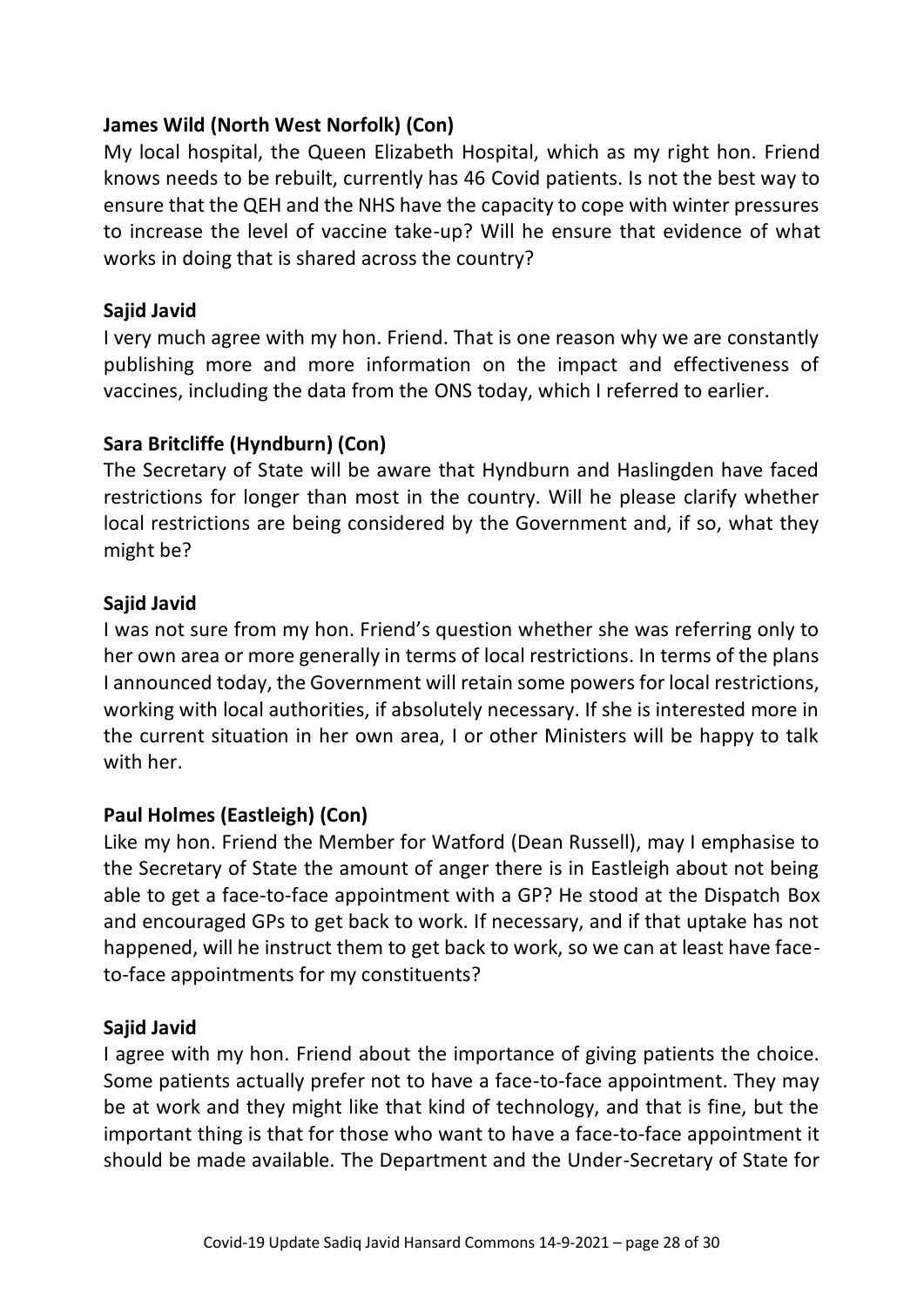Health and Social Care, my hon. Friend the Member for Bury St Edmunds (Jo Churchill) are looking at what measures can be taken. My hon. Friend will be more than happy to meet him to take him through some of those initiatives.

# **Antony Higginbotham (Burnley) (Con)**

The NHS and volunteers across Burnley and Padiham have done a brilliant job of vaccinating people, but we know there is still hesitancy about getting the vaccine. That includes not only people who have not turned up or do not want to have the first vaccine, but those who have had the first vaccine but are then hesitant about the second. What steps is the Secretary of State taking to understand why that hesitancy is there and what we can do to try to get people the vaccine?

# **Sajid Javid**

I am pleased that my hon. Friend has raised this issue of where, in a minority of cases, someone has taken a first dose but has become hesitant about the second. In all those cases, people are being individually contacted, often by their GPs or other clinicians, and offered meetings and phone calls. They are being talked to, to try to encourage them to take the second dose. It is really important that in that situation people follow up with a second dose to get the full protection they deserve.

# **Tom Hunt (Ipswich) (Con)**

We have heard a lot about variants and how they can evade the vaccine. It was not that long ago that I was reading a lot about enhancing and tweaking the existing vaccines, and potentially even a universal vaccine that was a kind of a variant-busting vaccine. What are things looking like in that regard, and what is the possible timeframe in which we can release a vaccine that can better protect us against variants?

# **Sajid Javid**

I think it is reasonable to assume that at some point in the future, perhaps as early as next year, there may be what I referred to as bi-variant or perhaps even multivariant vaccines. The flu vaccine is a multi-variant vaccine, for example. In terms of availability and getting approval from regulators, we are not there yet, but I believe that is the general direction of travel. When we do get there, I think it will be much easier to live with Covid-19.

# **Aaron Bell (Newcastle-under-Lyme) (Con)**

My constituents have very much enjoyed getting back to normal in these last few weeks, so I welcome what the Secretary of State said, in particular on plan A. Does